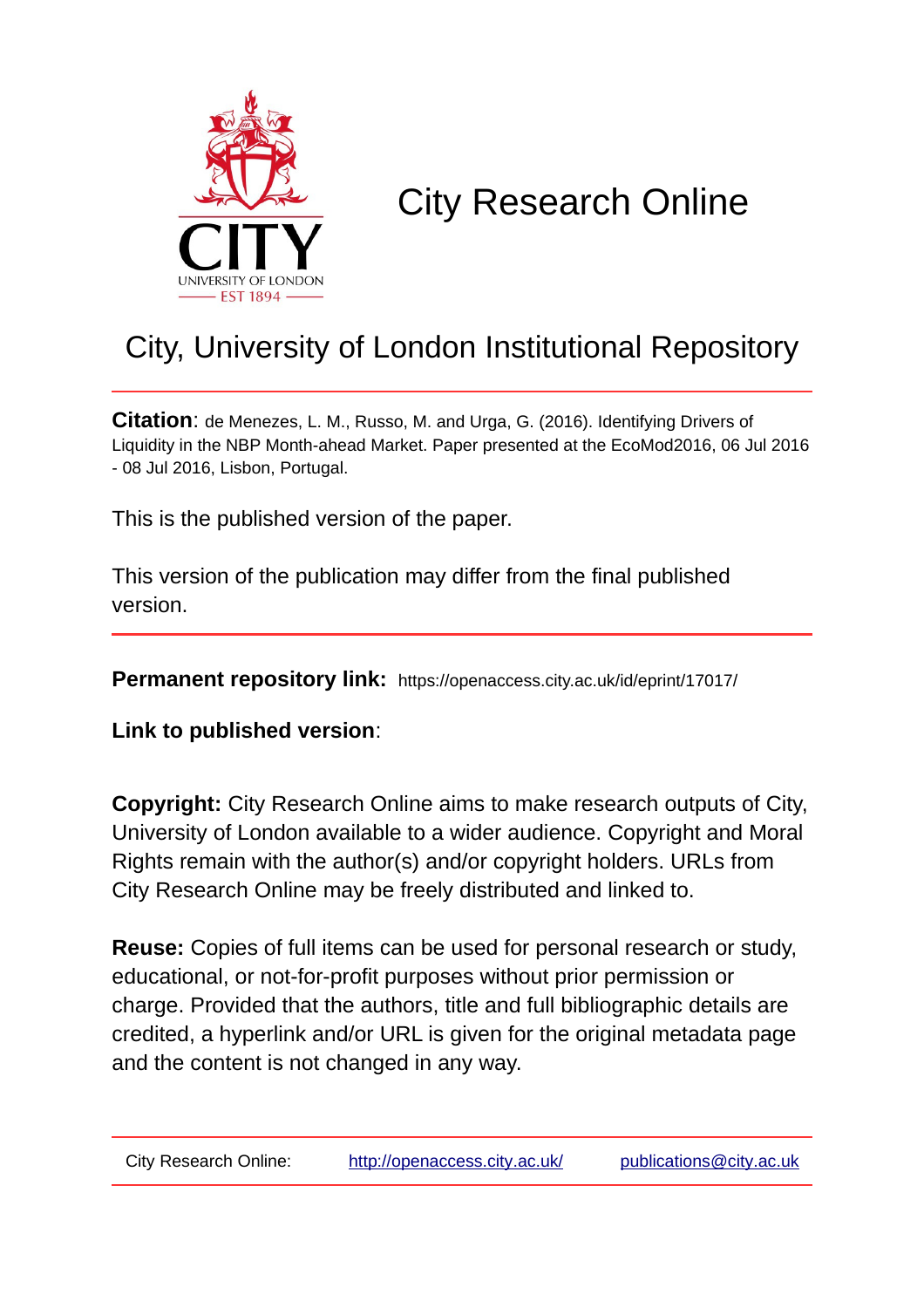# Identifying Drivers of Liquidity in the NBP Month-ahead Market

Marianna Russo,\* Lilian M. de Menezes<sup>†</sup> Giovanni Urga<sup>‡</sup>

29 April, 2016

#### Abstract

This study investigates the associations between measures of market quality such as liquidity, trading activity and volatility in the one-month-ahead forward market of the UK's National Balancing Point (NBP), from May 2010 to December 2014. The period of analysis includes when the EU Regulation on Market Integrity and Transparency (REMIT) came into force, hence, whether there were changes in the associations between those measures that could reflect REMIT is also investigated. Consistent with microstructure theory, a positive association between trading activity and volatility plus a negative association between volatility and subsequent liquidity are found. This is in line with the argument that in times of high trading activity and volatility, spread rises and market depth deteriorates, with implications for the costs of hedging and investment decisions. The results imply time-varying associations, but no significant differences were found in the dynamic of correlations between trading activity, volatility and liquidity after REMIT. From an energy policy perspective, the extent to which changes in liquidity might further nourish the effects of price fluctuations has implications for the competitiveness and efficiency of European natural gas markets.

Keywords: European natural gas markets, liquidity, market microstructure

# 1 Introduction

The liberalization of the natural gas market in the European Union has fostered the development of hubs and gas-to-gas competition. With increasing spot trading, there has been a progressive shift in pricing mechanisms from the traditional oil-linked pricing towards hub-linked pricing. In 2014, the share of gas traded that was indexed to hubs reached 61%, which shows a significant increase when compared to 15% in 2005 and 36% in 2010 (International Gas Union, 2015).

As energy companies respond to their increasing exposure to the spot market, a greater use of forward contracts is observed to hedge the increased price risk exposure (Pilipovic, 2007). Price volatility encourages the participation of investors, financial institutions and other non-physical traders, who further contribute to the development of trading hubs. Yet, concerns over the impact of investors on market quality have been raised by academic and other sources, mainly with respect to the trading in the less transparent over-thecounter (OTC) markets (Madhavan et al., 2005; Larosière, 2009; European Commission, 2011; Nijman, 2012), where trading can be customized and may not require collaterals.

In this context, liquidity, which is defined as the ability to match buyers and sellers at the lowest transaction cost (O'Hara, 1995) is of interest for researchers, market participants and policy makers. Liquidity

<sup>∗</sup> Faculty of Finance, Cass Business School - City University London. 106, Bunhill Row, London

<sup>†</sup> Faculty of Management, Cass Business School - City University London. 106, Bunhill Row, London

<sup>‡</sup> Faculty of Finance and Centre for Econometric Analysis, Cass Business School - City University London. 106, Bunhill Row, London; University of Bergamo, Italy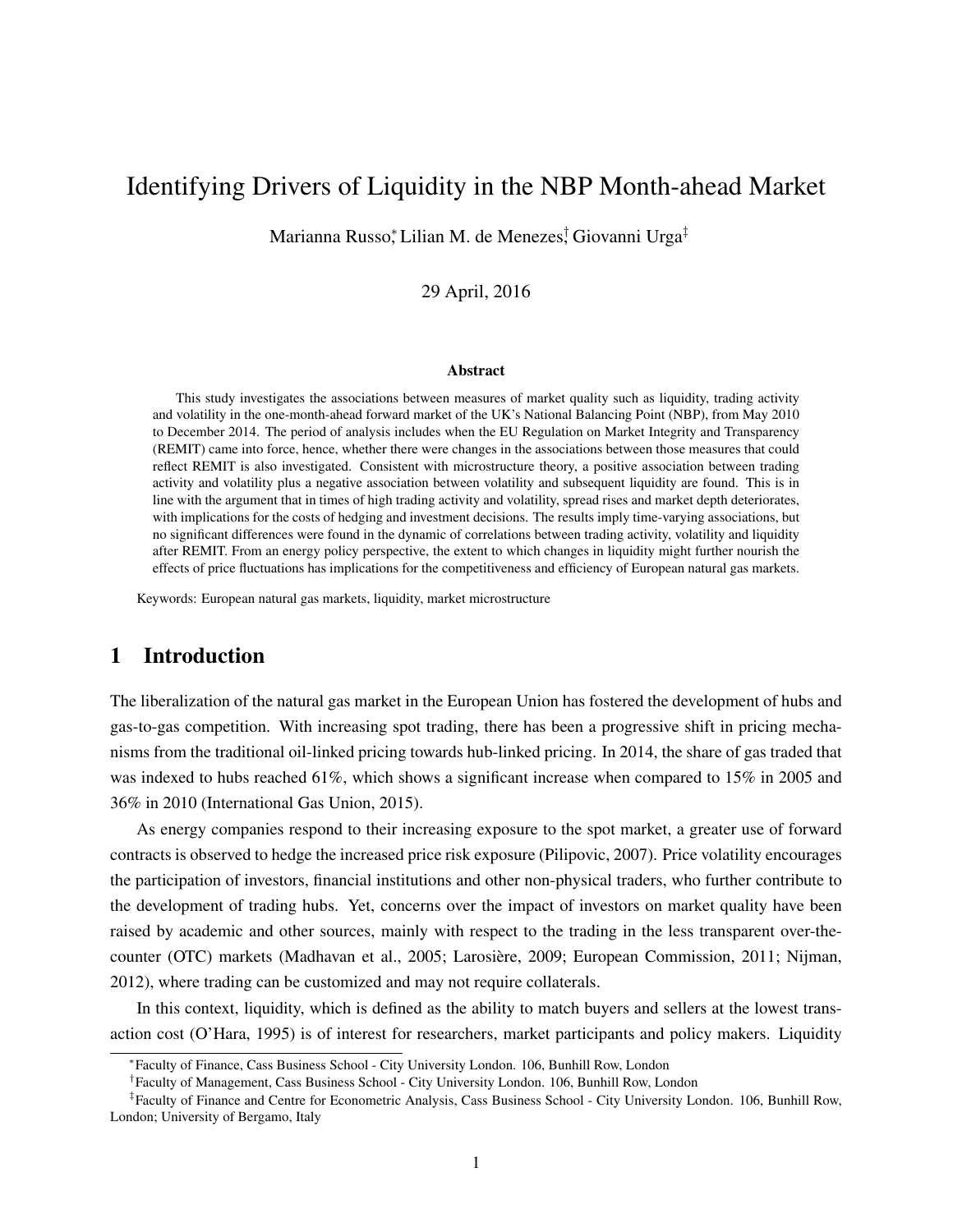affects the cost of hedging and investment decisions and is a barometer of market quality. The importance of liquidity is highlighted in the literature on market microstructure, which however has been mainly focused on financial assets, such as stocks and bonds (e.g. Chordia et al., 2000, 2005), or foreign exchanges (e.g. Bessembinder, 1994; Banti et al., 2012; Danielsson and Payne, 2012).

Overall, market microstructure literature has shown that low liquidity leads to lower asset prices and higher rate of returns, which are required to compensate investors for bearing the cost of liquidity (Amihud and Mendelson, 1986; Brennan and Subrahmanyam, 1996; Pastor and Stambaugh, 2003; Hasbrouck, 2009). Consequently, liquidity can be regarded as the ability of a market to offer sufficient opportunities for trading, so that any individual trade will have limited impact on market prices. A lack of liquidity may impede trading, thereby facilitating market concentration, and consequently has implications for market efficiency.

To date, studies of liquidity in energy markets remain rare. The present study therefore examines potential drivers of liquidity in the National Balancing Point (NBP) forward market, which is the main pricing hub in Europe (Cummins and Murphy, 2015; European Commission, 2015) and thus the best representative of the European natural gas market. In particular, the associations between liquidity, trading activity and price volatility are assessed through a vector autoregressive (VAR) representation, as in previous literature on financial markets (Chordia et al., 2005; Danielsson and Payne, 2012). In contrast to these studies, a timevarying approach is adopted, so that any change in the associations can be identified and further investigated. The period from May 2010 to December 2014 is considered, and includes when the Regulation (EU) No. 1227/2011 on wholesale Energy Market Integrity and Transparency (REMIT) came into force. REMIT has been in force since December 2011 but effective from 7 October 2015. It is however reasonable to expect that market players would have gradually started their preparation for the new rules, and that these may have impacted the associations that are examined.

REMIT implies that regulators must have frequent and timely access to records of transactions, as well as data on capacity, production, storage, consumption and transmission of electricity or natural gas. All participants in the liberalised European wholesale energy markets are required to provide very comprehensive data to the Agency for the Cooperation of Energy Regulators, in order to facilitate national and European regulators to ensure that prices are fair. Although higher transparency can improve liquidity, by reducing transaction costs and lowering barriers to market entry (European Commission, 2004; Bessembinder et al., 2013), REMIT's effects on liquidity and other aspects of market quality are unknown (Nijman, 2012).

The remainder of this study is organized as follows. In section 2, the literature on market microstructure theory is reviewed, and the new regulatory framework implied by REMIT is summarized. In section 3, data and methods are described. The empirical results are reported in section 4. Section 5 discusses the main findings. Finally, in section 6 implications and conclusions are drawn.

# 2 Liquidity in evolving market structures

### 2.1 Liquidity and the implications of the market microstructure theory

The literature on market microstructure analyzes how trading affects asset pricing, by addressing the consequences of buying and selling assets under explicit mechanisms and focusing on what O'Hara (1995) called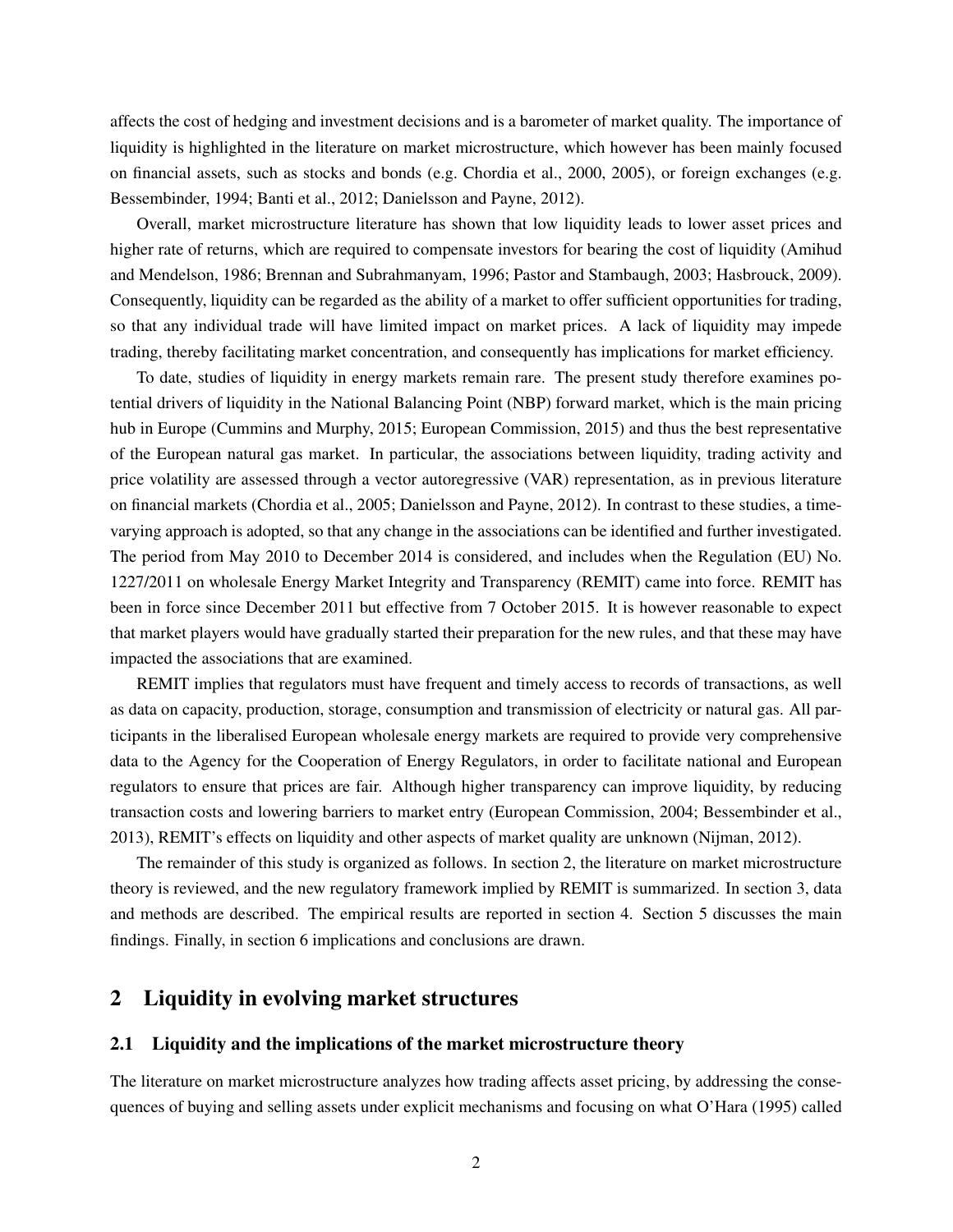the "dark side" of liquidity (p. 216). For example, costs of liquidity may be imposed on market players, and some investors may exit the market, thus creating instability and barriers to potential new entrants. Hence, it is important to understand the dynamics of liquidity in a market (Chordia et al., 2005).

According to Kyle (1985), liquidity summarizes the transactional properties of a market: tightness, i.e. "the cost of turning around a position over a short period of time"; depth, "the size of an order flow innovation required to change price of a given amount"; and resiliency, "the speed with which prices recover from a random, uninformative shock" (p. 1316). Together these properties highlight how the exchange between buyers and sellers actually occurs at any point in time.

The founder of market microstructure theory, Garman (1976), argued that exchange entails a flow of orders to buy and sell that may generate temporal imbalances between demand and supply, which affect the dynamics of liquidity over time. Consequently, the role of inventory has been analyzed. Amihud and Mendelson (1980) concluded that bid and ask prices depend on changes in the dealer's inventory positions, and thus are decreasing functions of her inventory imbalances. This argument led to the problem of the risk faced by the dealer in optimizing her inventory level. In Stoll (1978)'s view, the dealer provides a service in the form of immediacy supply and must be compensated. Accordingly, the cost of immediacy is the sum of: (1) holding costs, i.e. the price risk and opportunity cost of holding securities; (2) order costs, the costs of arranging, recording and clearing transactions; and (3) information costs, which arise if traders have superior information which adversely affect the dealer's expected returns. These transaction costs determine the bidask spread; in particular, holding costs guarantee the dealer's expected utility in spite of transactions that tend to move her away from the optimal inventory level, and may depend on the order flow, defined as the difference between buy and market sell volume, and the traded asset return volatility.

The informational-based approach to market microstructure, (Bagehot, 1971), relies on the theory of adverse selection to explain the bid-ask spread, which "reflects a balancing of losses to the informed with gains from the uninformed," (O'Hara, 1995, p. 54). In this context, the dealer's problem reduces to the optimization of gains or losses in a dynamic perspective where order flow is not exogenous but conveys information. That is, trading activity from informed traders represents the way in which information is spread in a market, or how uninformed traders can infer the underlying information on the asset value. Accordingly, order flow and trading activity are "signals" of information (Glosten and Milgrom, 1985; Easley and O'Hara, 1987), and asset pricing is no longer independent of private information on the fair asset value, impounded in the order flow. Therefore, order flow affects asset prices over time and prices are not independent of past trading activity. The bid-ask spread, thus, reflects this dynamic trading mechanic of price discovery and is a compensation for trading with better-informed traders.

Overall, inventory- and informational-based approaches to market microstructure imply that high trading activity can reduce market liquidity temporarily (inventory cost) and may move asset prices permanently (informational cost). In conclusion, according to the market microstructure theory, co-movements in trading activity, asset returns volatility and liquidity should be analyzed. For example, in the early literature on liquidity in financial markets, (Benston and Hagerman, 1974; Stoll, 1978) volatility and order flow were assumed to determine liquidity. The idea behind this research is that the higher the asset return volatility, the higher the inventory risk, the lower is liquidity. This is reflected in the bid-ask prices, which in turn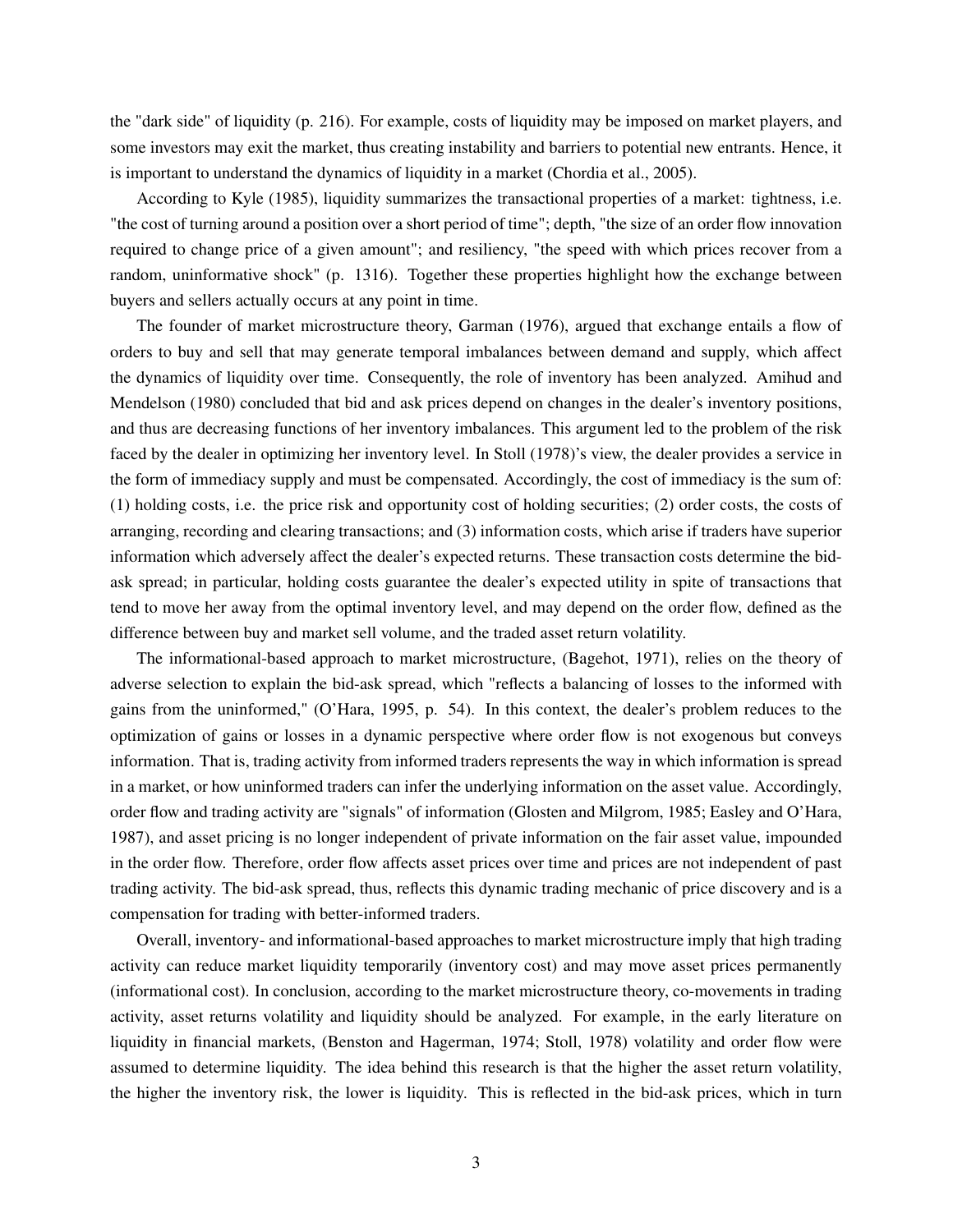depend on the order flow. Notwithstanding, liquidity was shown to influence equilibrium stock prices and expected returns (e.g. Brennan and Subrahmanyam, 1996; Brennan et al., 1998; Amihud, 2002), while both liquidity and asset returns was found to be affected by order flow and imbalances in the stock markets (e.g. Chordia et al., 2002). Using a vector autoregressive (VAR) representation, Chordia et al. (2005) found stock and bond market liquidity to be driven by returns and their volatility, as well as order imbalances. A positive association between liquidity and returns in stock markets was also reported by Hasbrouck (1991) in a VAR setting, and Hasbrouck (2009) using a Bayesian Gibbs approach. In the FX market, similar evidence was provided by Bessembinder (1994), who used different measures of spread and price impacts, and by Danielsson and Payne (2012) through a VAR representation. Order flow was used, for instance, by Evans and Lyons (2002) as a measure of liquidity and was associated with the dynamics of asset pricing. Nevertheless, when academic studies of energy markets are considered, the assessment of associations across liquidity, return volatility and trading activity appears to have been neglected.

#### 2.2 Regulation on Market Integrity and Transparency (REMIT) and liquidity

In contrast to the organized exchanges, where derivatives are standardized and prices are transparent, OTC contracts can be tailored to participants' needs and their specifications are not publicly disclosed. Although market participants can specify potential trading partners to an inter-dealer broker, they cannot precisely assess their price risk exposure. Given this lack of transparency and the risks associated with it, some energy market monitoring practices have been implemented in EU member states, but behaviors that undermine the integrity of the markets are yet to be clearly prohibited in some of the major markets.

REMIT has the objective to ensure that prices reflect a fair and competitive interplay between supply and demand and that no profits can be drawn from market abuse. According to the new rules, all market participants, including transmission system operators, suppliers, traders, producers, brokers and large users who trade in the wholesale energy markets are required to provide trading data to the Agency for the Cooperation of Energy Regulators  $(ACER)^1$ .

REMIT's obligation to publish "inside information" and prohibition of market abuse have been in force since December 2011. The Implementation Act was, however, published on 18 December 2014 and includes the reporting and registration requirements of transactions for market participants. From 7 October 2015, the obligation requires the reporting of transactions relating to the supply of electricity and natural gas with delivery in the EU, which are executed at organized marketplaces, including matched and unmatched orders. From 7 April 2016, the reporting obligation was extended to other wholesale energy market contracts (OTC standard and non-standard supply and derivative contracts, transportation contracts) and other fundamental data (e.g., planned energy generation).

Although increased transparency can provide more information on the fair price of the asset and improve the ability of regulators and practitioners to monitor and reduce transaction costs (European Commission, 2004; Boehmer et al., 2005; Bessembinder et al., 2013), the effects of improved transparency on markets

<sup>&</sup>lt;sup>1</sup> ACER is the lead regulator and ultimate destination for all reports under REMIT, established by Regulation (EC) No 713/2009 of the European Parliament and Council. It is the best placed to carry out the monitoring as it has both a union-wide view of electricity and gas markets and systems in the union. National Regulatory Authorities will continue to monitor at a national level and can continue to collect additional data for national purposes.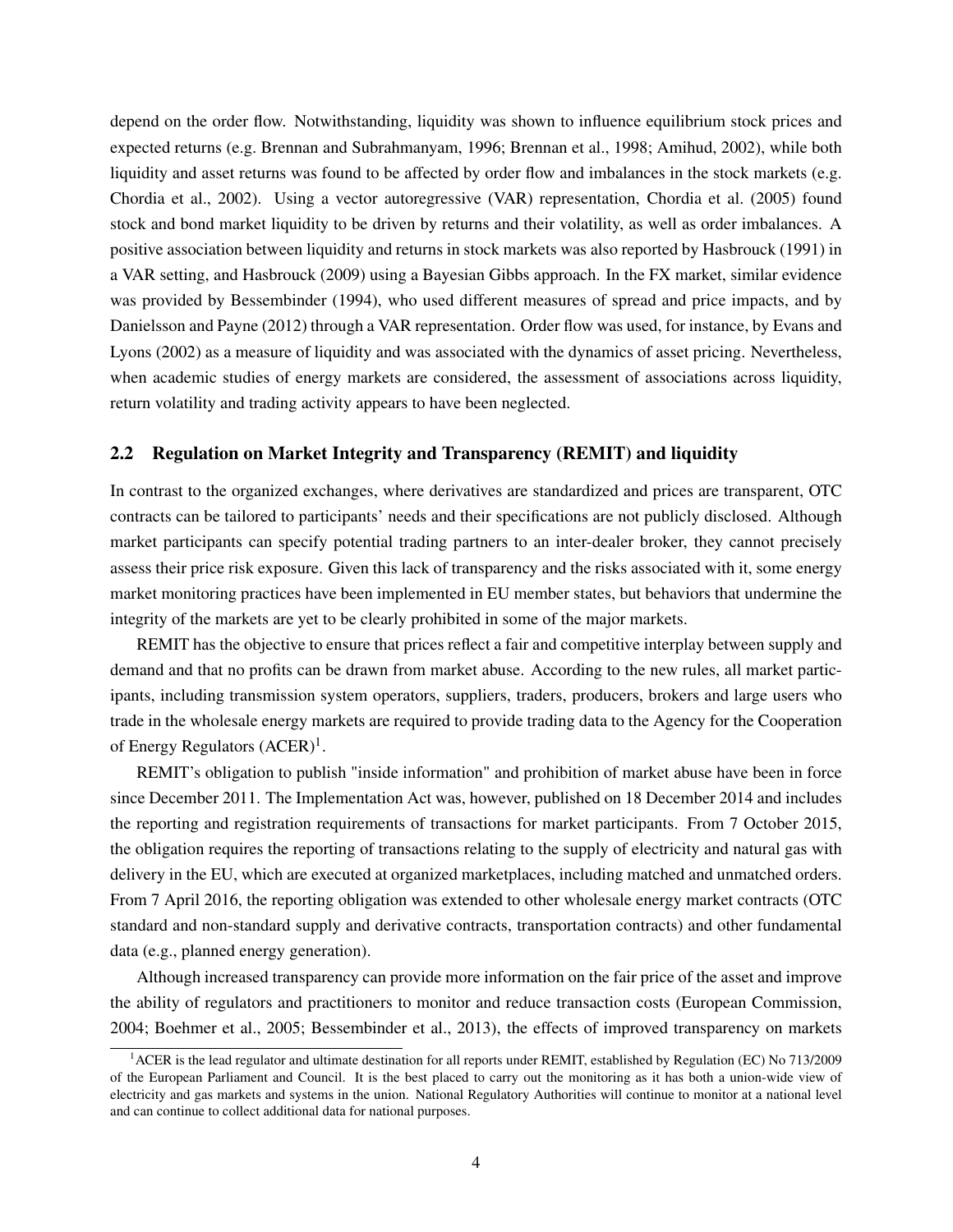are ambiguous (e.g. Degryse et al., 2010). For example, higher transparency may lead to lower liquidity, because better informed participants may be reluctant to post orders and give away their advantage (Harris, 1997; Madhavan et al., 2005). In addition, transparency may reduce liquidity for large transactions, but not for small transaction (Elstob, 2011). It can be argued that the publication of fundamental data removes the information advantage from being able to influence quantity traded that energy companies have had over financial investors. Furthermore, a question remains concerning the expected behavior of investors. Greater reporting implies higher administrative costs for market participants, which may increase rather than reduce transaction costs. Higher transaction costs can deter investors. A reduction of trading activity from nonphysical traders could reduce liquidity, thus potentially harming the regulator goals (Council of European Energy Regulators, 2015). All in all, there are opposite views on the impact of REMIT. By analyzing the evolution of liquidity in the NBP forward market, which is the most liquid natural gas market in Europe, this study aims to identify which, if any, of these views is prevalent.

# 3 Method

# 3.1 Assembling the Database

In this study, records obtained from Tullett Prebon of transactions and quotes for the NBP forward contracts from 7 May 2010 to 29 December 2014 are considered. The database includes about a third of the total OTC market for the NBP in the period and two data sets are matched. The first includes tick-by-tick indicative quotes and the second includes tick-by-tick transaction prices and volumes. Contracts at different maturities are covered, but the focus of this study is on one-month-ahead maturity, which shows significantly higher trading frequency, and is thus meaningful when liquidity dynamics are considered (e.g. Abosedra et al., 2006).

#### 3.1.1 Data cleaning and resampling

A stepwise cleaning procedure based on Brownlees and Gallo (2006) and Barndorff-Nielsen et al. (2009) is followed. Entries with bid, ask or execution price equal to zero, and entries with negative spreads are discarded. The trading window 7:00-17:00 (GMT) on standard working days (Monday-Friday) is considered. Simultaneous records are aggregated in a single record: transactions prices and quotes are measured by their median; volumes and number of transaction are aggregated by their respective totals. Following Barndorff-Nielsen et al. (2009), outliers are detected using a non-parametric distance-based approach: records for which the bid-ask spread is greater than 10 times the median spread of that day are discarded; records are also deleted if the midquote deviates by more than 10 mean absolute deviations from its daily-median. Thus, transaction prices are aligned to the prevailing midquote and records where the price-midquote deviation is above 10 times the median absolute deviation are discarded. Finally, the time series are adjusted to control for roll-over effects according to the calendar month delivery<sup>2</sup>.

The data are sampled at regularly spaced time-intervals. According to Foucault et al. (2013), regular

<sup>&</sup>lt;sup>2</sup>https://www.theice.com/products/Futures-Options/Energy.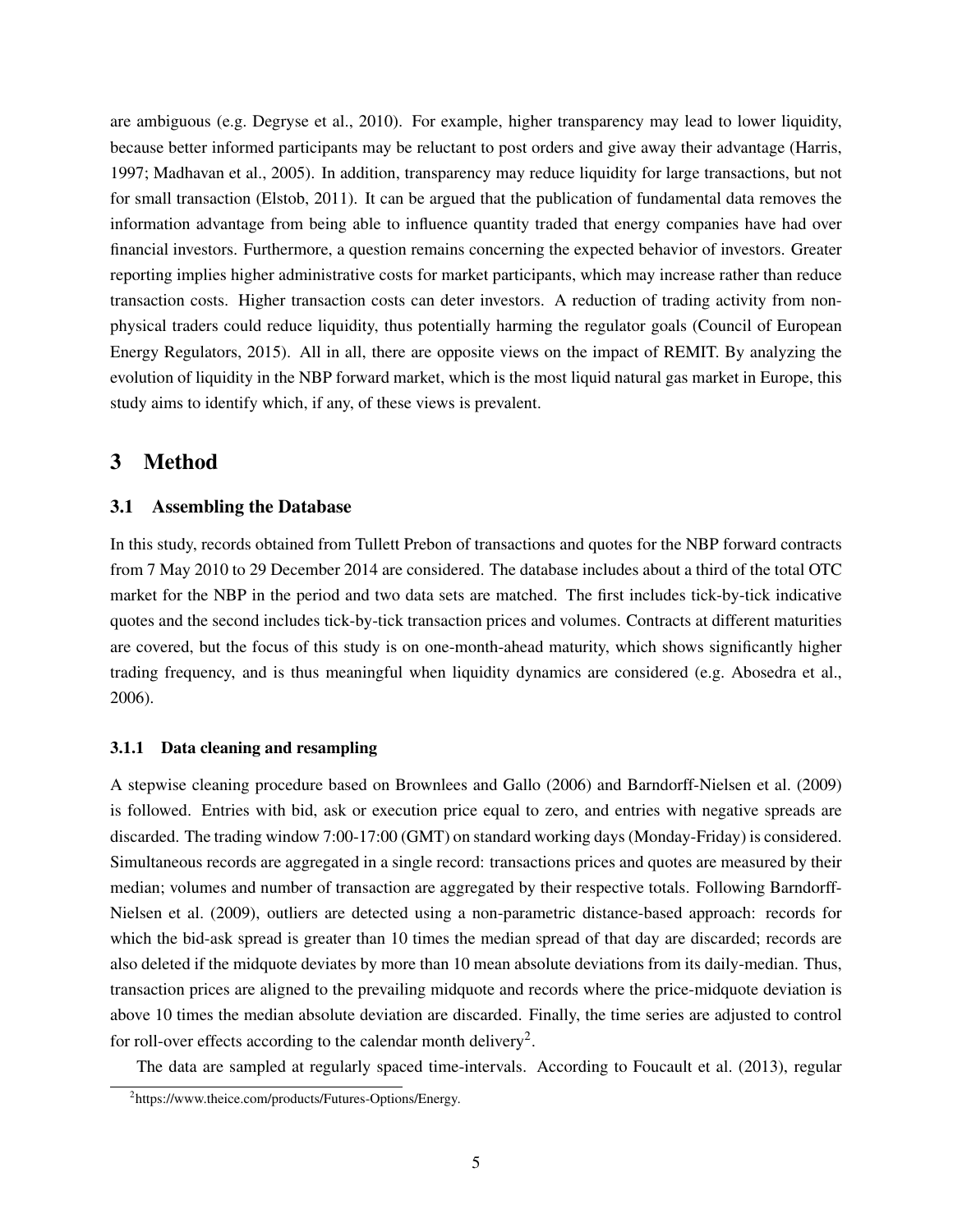time intervals are required to ensure that prices have adjusted to the information content of the cumulative transactions over time. Similarly to Zhang et al. (2005) and Boffelli and Urga (2013), the trading window is split in fixed-time intervals. For each time interval, the following information is extracted: the end-of-interval price, the end-of-interval quotes, the end-of-interval volume, the total trading volume over the interval, the total trade size over the interval, and the total number of transactions over the interval. When a time interval does not contain observations, the most recent record is used. Finally, as in Boffelli and Urga (2013), the first record of each day is excluded, because it could reflect the adjustment to the overnight information and thus display excessive variability when compared to the other observations in the day. This resampling procedure is performed at different frequencies of the midquote and transaction price series, in order to minimize volatility clustering, kurtosis and autocorrelation in the midquote and transaction price return series, which are commonly observed characteristics of high-frequency data (Engle and Russell, 2004). Accordingly, the 60-minute frequency is found to be better behaved and will be used in subsequent analysis.

#### 3.2 Deseasonalizing and detrending market quality measures

Given seasonalities and trend that can be observed in the natural gas market (e.g. Mu, 2007), it is important to ensure that predictable market activity variation affecting the trading activity, return volatility and liquidity in a similar way is removed. In other words, the focus of the analysis should be on the irregular component (the residual series). Following, Chordia et al. (2005), the raw time series  $y$  is regressed on a set of adjustment variables, X, which in this study are: 11 month-of-the-year dummies (February - December); 4 day-of-theweek dummies (Tuesday-Friday); 8 hour-of-the-day dummies (8:00-15:00); a time-trend.

The residuals  $\hat{u}$  from the adjustment regression  $y = X\beta + u$  are standardized according the the following regression model

$$
log(\hat{u}^2) = X\gamma + v.\tag{1}
$$

Finally, the adjusted time series  $\tilde{y}$ , to be analyzed is the following

$$
\tilde{y} = a + b \left( \frac{\hat{u}}{\exp(X\hat{\gamma}/2)} \right),\tag{2}
$$

where  $a$  and  $b$  are set so that raw and adjusted sample means and variances are the same.

# 3.3 Assessing associations between trading activity, return volatility and liquidity: the VAR model

Following market microstructure theory, drivers of liquidity in the one-month-ahead NBP forward market are investigated using a VAR framework that is based on the following variables:

• Order flow  $V_t$ , defined as the difference between the number of buy-initiated and sell-initiated transactions (Evans and Lyons, 2002) over the 60-minute interval from  $t - 1$  to t, set according to the Lee and Ready (1991)'s algorithm;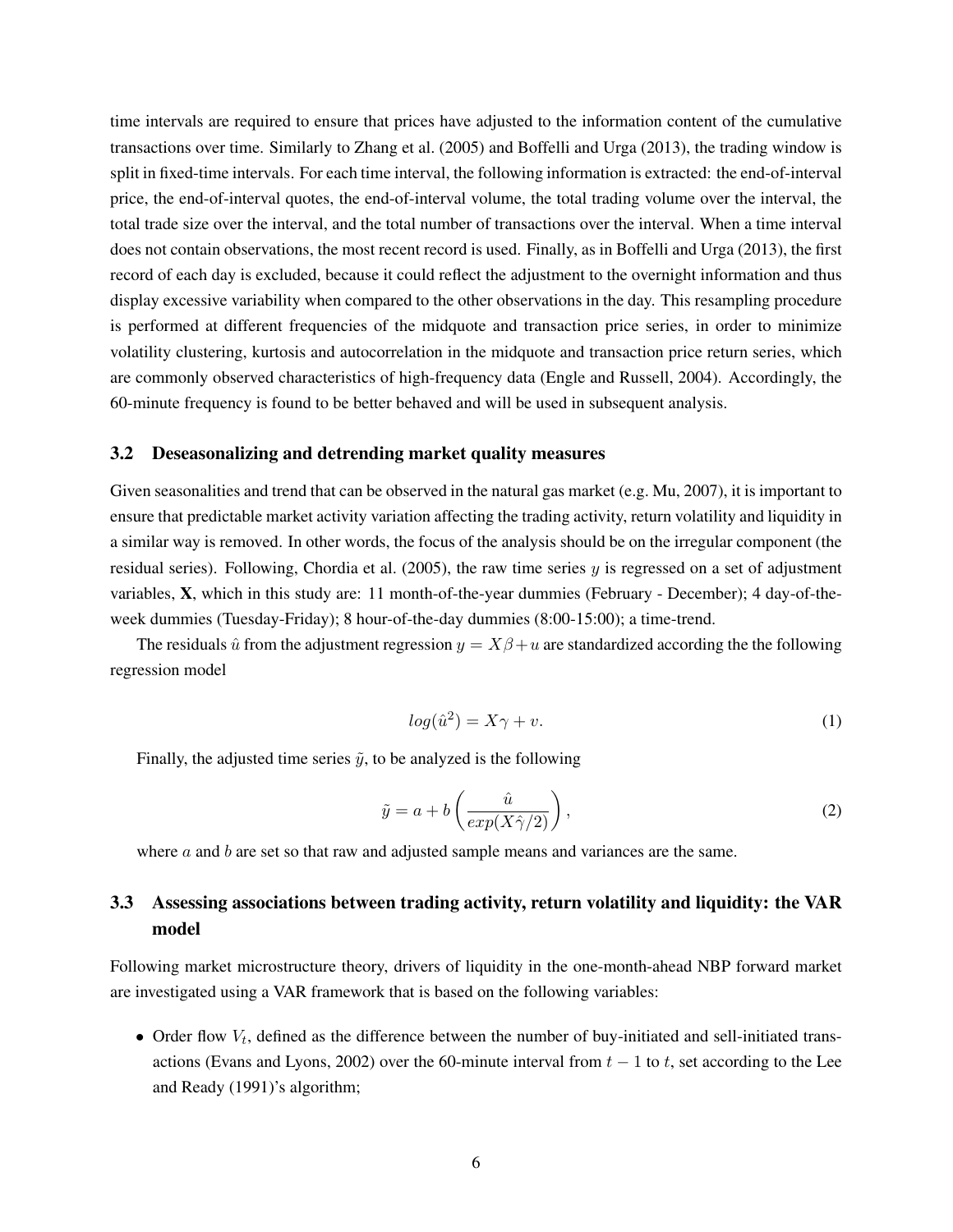- Return volatility  $|R_t|$ , measured as the absolute log return from the transaction prices over the same interval;
- Liquidity, as measured by the effective half-spread  $S_t = |\ln \left( \frac{P_t}{M} \right)|$  $\left. \frac{P_t}{M_t} \right)$ , where  $P_t$  and  $M_t$  are the transaction price and midquote recorded at the  $t^{th}$  interval, respectively (Goyenko et al., 2009). The effective spread is estimated based on the deviation of the transaction price from the midquote, where the midquote is used as proxy for the fair underlying value of the asset. Thus, this measure of liquidity can be regarded as the estimated transaction cost actually paid by a trader, as well as the gross revenue earned by the liquidity supplier (Bessembinder and Venkataraman, 2010).

Taking into account expectations that are based on microstructure theory, the VAR representation is therefore the following

$$
V_t = \sum_{i=1}^p \alpha_{V,i} V_{t-i} + \sum_{i=1}^p \beta_{V,i} |R|_{t-i} + \sum_{i=1}^p \gamma_{V,i} S_{t-i} + \varepsilon_{V,t}
$$
  
\n
$$
|R|_t = \sum_{i=0}^p \alpha_{|R|,i} V_{t-i} + \sum_{i=1}^p \beta_{|R|,i} |R|_{t-i} + \sum_{i=1}^p \gamma_{|R|,i} S_{t-i} + \varepsilon_{|R|,t}
$$
  
\n
$$
S_t = \sum_{i=0}^p \alpha_{S,i} V_{t-i} + \sum_{i=0}^p \beta_{S,i} |R|_{t-i} + \sum_{i=1}^p \gamma_{S,i} S_{t-i} + \varepsilon_{S,t},
$$
\n(3)

where the innovation terms  $\varepsilon_{V,t}$ ,  $\varepsilon_{R|t}$ ,  $\varepsilon_{S,t}$  are assumed to be zero mean and mutually and serially uncorrelated at any lead and lag order. The order of lag  $p$  is selected using the Schwartz Information criterion (SIC). As, for example, in Danielsson and Payne (2012), the above model assumes contemporaneous associations between the variables. In particular, order flow is allowed to contemporaneously affect both return volatility and spread, and return volatility is allowed to influence spread. These restrictions attempt to capture the market microstructure theory based dynamics: information on the asset value is aggregated via trading activity, which subsequently affects volatility, and both volume and volatility influence liquidity (Kyle, 1985; Glosten and Milgrom, 1985; Easley and O'Hara, 1987). The imposed restrictions also ensure that the innovation terms in (3) are uncorrelated.

Given the above, the innovations in the order flow equation,  $\varepsilon_{V,t}$ , might reflect unpredictable changes in the demand/supply of liquidity, which can be driven by either inventory rebalancing or information-based trading. Innovations in the volatility equation,  $\varepsilon_{|R|,t}$ , may capture transitory, inventory-based effects, or the permanent effect of information on prices. Finally, innovations in the spread equation,  $\varepsilon_{S,t}$ , may mirror transitory and permanent innovations on trading activity and price volatility. The effects of these innovations are retrieved using the moving average (VMA) representation of the VAR specification, in terms of the lag operator: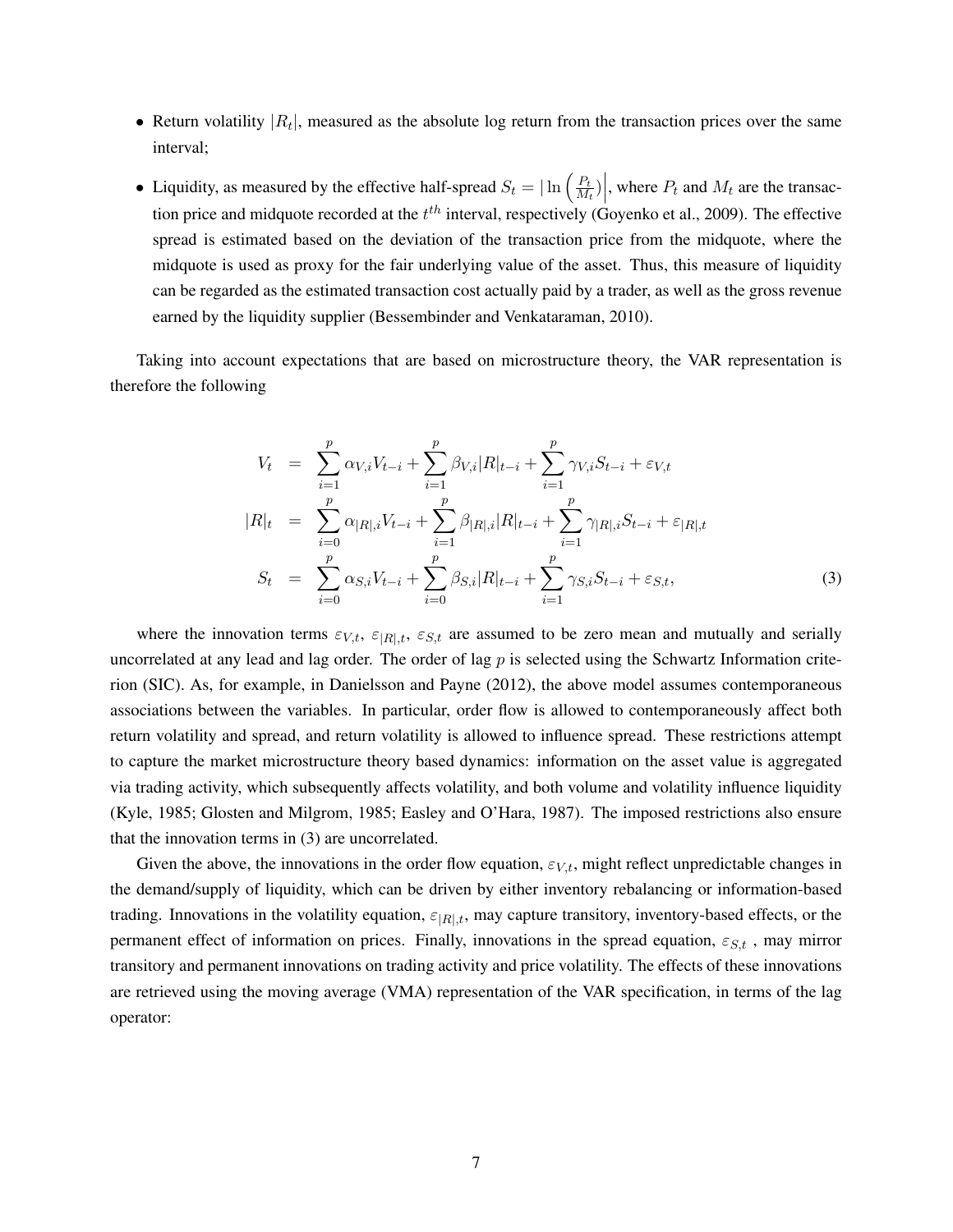$$
\begin{pmatrix} V_t \\ |R|_t \\ S_t \end{pmatrix} = \begin{pmatrix} A_V(L) & B_V(L) & C_V(L) \\ A_{|R|}(L) & B_{|R|}(L) & C_{|R|}(L) \\ A_S(L) & B_S(L) & C_S(L) \end{pmatrix} \begin{pmatrix} \varepsilon_{V,t} \\ \varepsilon_{|R|,t} \\ \varepsilon_{S,t} \end{pmatrix}
$$
(4)

where, for example, is  $A_{|R|}(L) = I + A_{|R|,1}L + A_{|R|,2}L^2 + ... + A_{|R|,k}L^k$ , with  $L^k \varepsilon_{|R|,t} = \varepsilon_{|R|,t-k}$ defining the lag operator. Under the assumption of independence across innovation terms, the VMA representation provides the impulse responses implied by the VAR. Consequently, the lag polynomial  $A_{|R|}L$ provides the cumulative effect of a unit order flow innovation on the return volatility at a k period horizon. Similarly, the cumulative effects on the spread of a unit innovation in the order flow and volatility are given by the lag polynomials  $A_S L$  and  $B_S L$ , respectively. VAR equations are estimated by OLS and inference is based on Newey-West robust standard errors. The VMA standard errors are calculated by Monte Carlo simulation, using 10,000 replications.

The above formulation assumes that the associations across variables are time-invariant. Given that these associations in the one-month-ahead NBP forward market may have changed with market conditions, a time-varying rolling approach is adopted. In particular, the VAR model in (3) is estimated assuming rolling windows of size  $m=4,500$  (two business years) over the sample and increments between successive rolling windows of 1 period, corresponding to a 60-minute interval. This results in  $N=6,012$  estimates of the coefficients  $\alpha s$ ,  $\beta s$ ,  $\gamma s$  in (3) (N=T-m+1, with T=10,521). Changes in the coefficients can therefore be assessed via plots of the rolling coefficient estimates.

# 3.4 Event Analysis

Since trading in the NBP OTC market is likely to have progressively adapted to meet the new reporting regulations that are effective since October 2015, the potential effect of the entering into force of REMIT in December 2011 is examined. An event analysis, inspired by Hedge and McDermott (2003), is performed to assess changes in the associations under investigation. The event at time  $t = 0$  is represented by the  $28^{th}$  of December, 2011 when REMIT entered into force<sup>3</sup>. In the analysis that follows, the period 7 May, 2010 to 27 December, 2011 represents the pre-REMIT time window, spanning 412 trading days in the sample. The post-REMIT time window covers the period 2 January, 2012 to 29 December, 2014, or 757 trading days in the sample. Pre- and post-REMIT estimates of the VAR model (3) are obtained over the subsamples [-413, -1] and [+1, 757], respectively. T-statistics,  $\chi^2$ -statistics and the Chow test (Chow, 1960) for know structural breaks are thus used to evaluate changes in the associations between the variables after REMIT.

 $3$ This corresponds to the 20th day after the publication of REMIT in the Official Journal of the European Union on 8 December 2011, Regulation (EU) No. 1227/2011, Article 22, p. 15.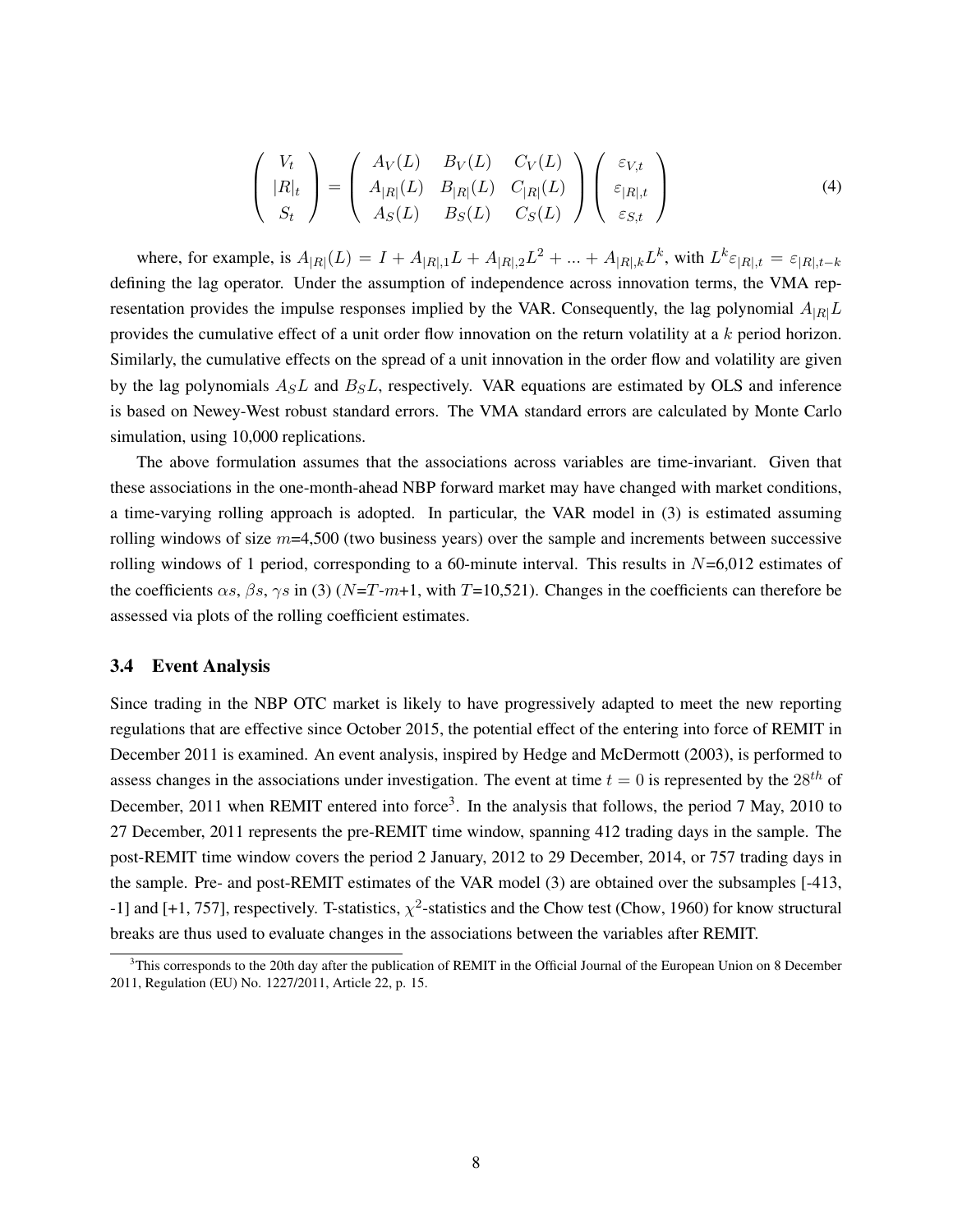# 4 Results

# 4.1 Preliminary Data Analysis

As mentioned above, the analysis in this study assumes observations resampled at 60-minute frequencies, as this frequency minimizes volatility clustering, kurtosis and autocorrelation in both midquote and transaction price return series. This results in a sample of  $T = 10,521$  observations. Descriptive statistics of order flow, volatility and spread in the one-month-ahead NBP forward market are reported in Table 1. The first four moments of the distributions are shown in columns two to five (Mean, Std.Dev., Skewness and Kurtosis, respectively); Median, first  $(Q_{25})$  and third  $(Q_{75})$  interquartile are shown in columns six, seven and eight. The main feature highlighted by these statistics is that, with the exception of spread, the time series have strong asymmetric distributions, while leptokurtosis appears to characterize all three series.

[Insert Table 1 here]

#### 4.2 Deseasonalized and detrended measures

Table 2 presents the estimates from the adjustment regressions of order flow, volatility and spread in the one-month-ahead NBP forward market. Seasonal behaviors are clearly observed in the measures of market quality. Order flow is lower during the summer, reflecting the weather-dependence in the natural gas demand. Both volatility and spread are higher in the summer than in the winter. On a weekly basis, order flow appears to be higher on Tuesdays and Wednesdays; while both volatility and spread decrease within the week. Overall, there is evidence of a negative association between order flow and volatility and spread, when monthly and daily dynamics are accounted for. Conversely, when intra-day patterns are investigated, it appears that a positive association exists between these measures, such that both volatility and spread improve as order flow reduces. Furthermore, a significant negative trend is observed in all measures during the period.

#### [Insert Table 2 here]

The deseasonalized and detrended measures of order flow, volatility and spread are depicted in Figure 1. It appears that when predictable variations are accounted for, both volatility and spread increase in the period, mainly during 2014, when spread seems to be more volatile. This observation is supported by the descriptive statistics of the deseasonalized measures, presented in Table 3, where kurtosis (in column five) is higher when compared to the statistics of the raw series, in Table 2.

[Insert Figure 1 here]

[Insert Table 3 here]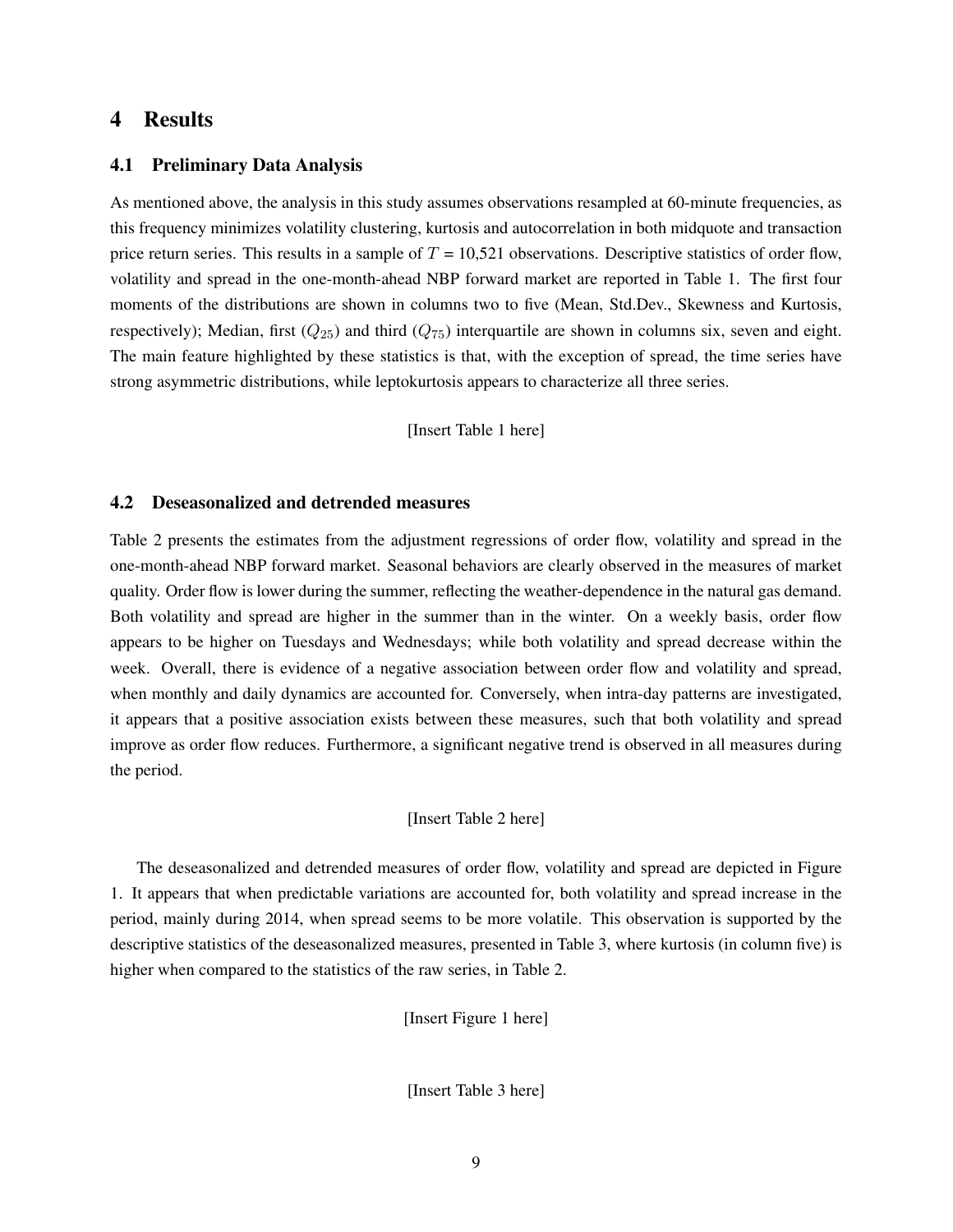# 4.3 Associations between order flow, volatility and spread in the one-month-ahead NBP forward market

Estimates of the VAR specification for the adjusted order flow, volatility and spread are given in Table 4, where estimates of the coefficients from a 9-order-lag VAR model are reported. A strong positive autocorrelation is noticed in all the three variables. Thus, there is evidence that order flow leads immediately to higher volatility, which in turn leads to significantly increased order flow. Evidence that increased volatility leads immediately to greater spread is found, whilst greater spread is associated with subsequent higher volatility. Finally, the effect of spread on subsequent order flow is mixed. These associations are apparent, not only through t-statistics for individual right-hand side(RHS) variables, but also from the  $\chi^2$ -statistics in the final rows of the table, where the null hypothesis that on all coefficients of order flow, volatility and spread are simultaneously zero is tested. The adjusted  $R^2$  coefficient in the order flow and volatility equations is approximately 0.07, whilst spread equation coefficient is approximately 0.34. Overall, results are comparable to evidence from financial markets (e.g. Chordia et al., 2005; Danielsson and Payne, 2012).

#### [Insert Table 4 here]

From the perspective of the VAR representation in (3), key parameters are those labelled  $\alpha_{|R|}$ ,  $\alpha_S$  and  $\beta_S$ , which capture the effect of order flow on volatility and spread, and the effect of volatility on spread, respectively. As shown in Table 4, the combined effect may be mixed as, for instance, when the cumulative effect of order flow on spread is considered. Thus, to assess the associations running across order flow, volatility and spread in the in the one-month-ahead NBP forward market, and the drivers of liquidity, the VMA representation in (4) is estimated and the cumulative impulse response functions computed.

Figure 2 shows the cumulative impulse response functions across fifty five 60-minute intervals, corresponding to five business days (along with 95% confidence intervals). The individual plots of Figure 1 represent the response of volatility and spread to a order flow shock (plots (a) and (b)) and the response of spread to a volatility shock (plot (c)). These plots suggests that the response of spread to both order flow and volatility shocks across time are greater than the immediate response. Although it appears that spread response to order flow is not significant, cumulative responses in Figure 2 imply that shocks to order flow transmit to spread across time through volatility. Hence, both volatility and spread are positively associated with order flow over time and spread is strongly positively associated with volatility. This indicates that, the higher the order flow, the higher the volatility and, in turn, the spread, the lower is liquidity in the one-month-ahead NBP forward market.

### [Insert Figure 2 here]

Rolling estimates of the coefficients representing the contemporaneous associations between order flow, volatility and spread in the one-month-ahead NBP forward market ( $\alpha_{|R|,0}$ ,  $\alpha_{S,0}$ , and  $\beta_{S,0}$  in (3), respectively) are presented in Figure 3. The positive association between order flow and volatility appears to reduce during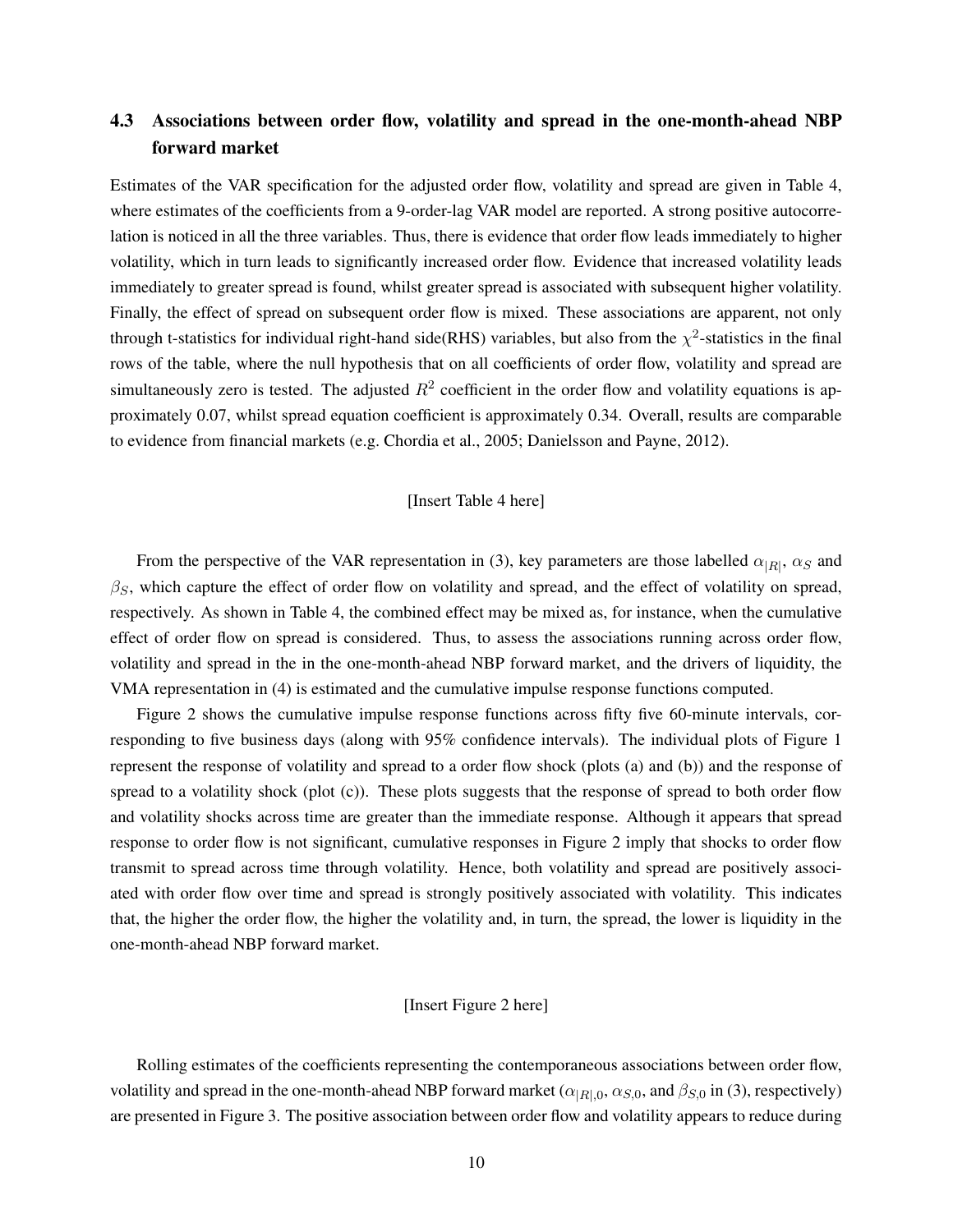the period May 2010-March 2013, when volatility is low (plot(b), Figure 1). Conversely, this association increases from the second quarter to December in 2014, when volatility is higher. Thus, plot (b) of Figure 3 suggests a reduction in the association between order flow and spread during the period August 2013- December 2014, compared to the previous period in the sample. In particular, it seems that the effect of order flow on spread becomes negligible in the period 2012-14. Finally, the association between volatility and spread is positive across the sample, but shows high variability during the period 2012-14, as indicated in plot (c) of the figure. Overall, the time-varying coefficients of the VAR representation confirm that the associations between order flow, volatility and spread in the one-month-ahead NBP forward market change over time, and this may reflect variation in market conditions.

[Insert Figure 3 here]

# 4.4 Were associations influenced by REMIT?

Estimates of the VAR specification in the pre-REMIT and post-REMIT time periods are presented in Tables 5 and 6, respectively. Serial correlation is strong in the post-REMIT period (Table 6), in line with results from the full sample (Table 4). In the pre-REMIT period, volatility appears to be only weakly positively autocorrelated, which may indicate less uncertainty in the market. In both the subsamples, contemporaneous associations between order flow and volatility, and between volatility and spread are found, and are in line with the full sample. Nonetheless, it appears that in the post-REMIT period associations differ. In particular, a lower and less persistent association is found between spread and subsequent volatility, which is negative when compared to the pre-REMIT period. Furthermore, in contrast to the pre-REMIT and full sample, no significant effects of order flow in the spread equation are found in the post-REMIT period. These associations can be inferred from the t-statistics for the estimates of individual coefficients, as well as from the  $\chi^2$ -statistics. Overall, Chow's tests on the single equations of the VAR specifications reject the null hypothesis of identical parameters across subsamples. These changes can be better assessed through the cumulative impulse responses, which are depicted in Figure 4. It is noticeable that in the post-REMIT period, the cumulative volatility response to order flow reduces. Furthermore, higher cumulative response of spread to volatility is found in the post-REMIT period, suggesting higher uncertainty in the underlying market conditions. Overall, the adjusted  $R^2$  coefficients from the VAR specifications in the subsamples are comparable to the coefficients observed in the full sample.

[Insert Tables 5 and 6 here]

[Insert Figure 4 here]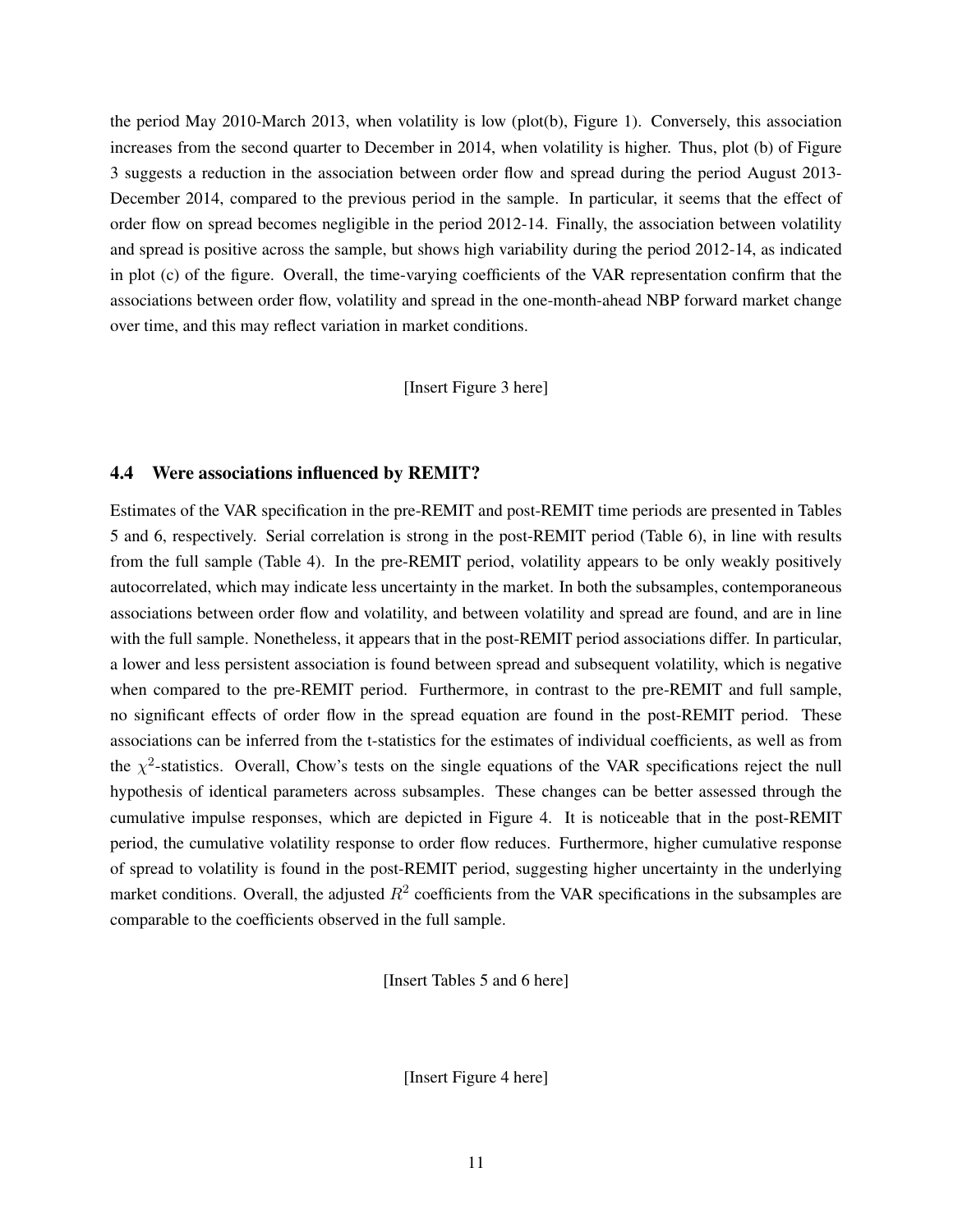# 5 Discussion

Results indicate that increases in one-month-ahead NBP order flow leads immediately to increased return volatility, which in turn leads to significantly larger spread. Hence, the findings support market microstructure theory (Glosten and Milgrom, 1985; Kyle, 1985; Easley and O'Hara, 1987) and, more broadly, the view that order flow affects asset prices. In short, the microstructure theory from financial markets can be extended to physical markets, in particular to the natural gas market, and helps in understanding the drivers of liquidity.

Price volatility in the one-month-ahead NBP forward market seems to be dependent on past trading activity, as implied by a significant cumulative response of volatility to order flow. The equilibrium volatility impulse response shows that an unexpected order flow, that is an increase in the demand of liquidity, leads to increased volatility of around 0.02% on average. Unexpected increased volatility leads to upward spread of around 0.09%. The average spread is around 0.32%, which corresponds to around 32 basis points. The estimated cumulative response of spread to volatility therefore provides a measure of the contribution of volatility in driving liquidity in the one-month-ahead NBP forward market during the period.

The magnitude of the spread in this study is comparable to what was observed by Goyenko et al. (2009) in the stock markets and by Marshall et al. (2012) in commodity markets. As argued by Payne (2003), order processing costs and inventory control costs would be greater in intermediated inter-dealer broker markets, as in this study, than in exchanges. One may therefore conjecture that spread in the one-month-ahead NBP forward market would be more likely generated by inventory costs rather than asymmetric information. Order flow would then be mainly driven by inventory rebalancing rather than the exploitation of private information. This would explain the negligible association between order flow and spread, which was observed in the rolling window estimates for the period 2012-14. Findings are therefore of interest for the costs of hedging and investment decisions, when inventory decisions and storage value are accounted for, since natural gas is a storable commodity. As argued by Felix et al. (2013), storage operators anticipate market liquidity and take it into account in their operating decisions: the lower the liquidity (the higher spread), the higher the market price, the lower is the storage value. Finally, VAR estimates suggest that the response of liquidity to price shocks may exacerbate and perpetuate price volatility, thus generating what Danielsson and Payne (2012) defined "a vicious liquidity/volatility cycle" (p. 802), and consequently are in line with evidence from financial markets.

The question whether the observed associations might be affected by the entering into force of REMIT, on the  $28<sup>th</sup>$  of December 2011, has been addressed through an event analysis. Findings from this analysis indicate the independence of spread from order flow in the post-REMIT period, also highlighted in the time-varying analysis. When the association between volatility and spread is addressed, in spite of a not statistically different spread in the subsamples, impulse response functions indicate that the equilibrium spread response to volatility is 0.07% in the pre-REMIT period, compared to 0.10% in the post-REMIT period. The implication of this finding is that although liquidity does not significantly change after REMIT, it becomes more exposed to unexpected price volatilities. Higher administrative costs, implied by REMIT, may have encouraged the gradual exit of financial investors from the commodities markets, as observed since 2013, thus contributing to price volatility in the market and increasing liquidity exposure to volatility.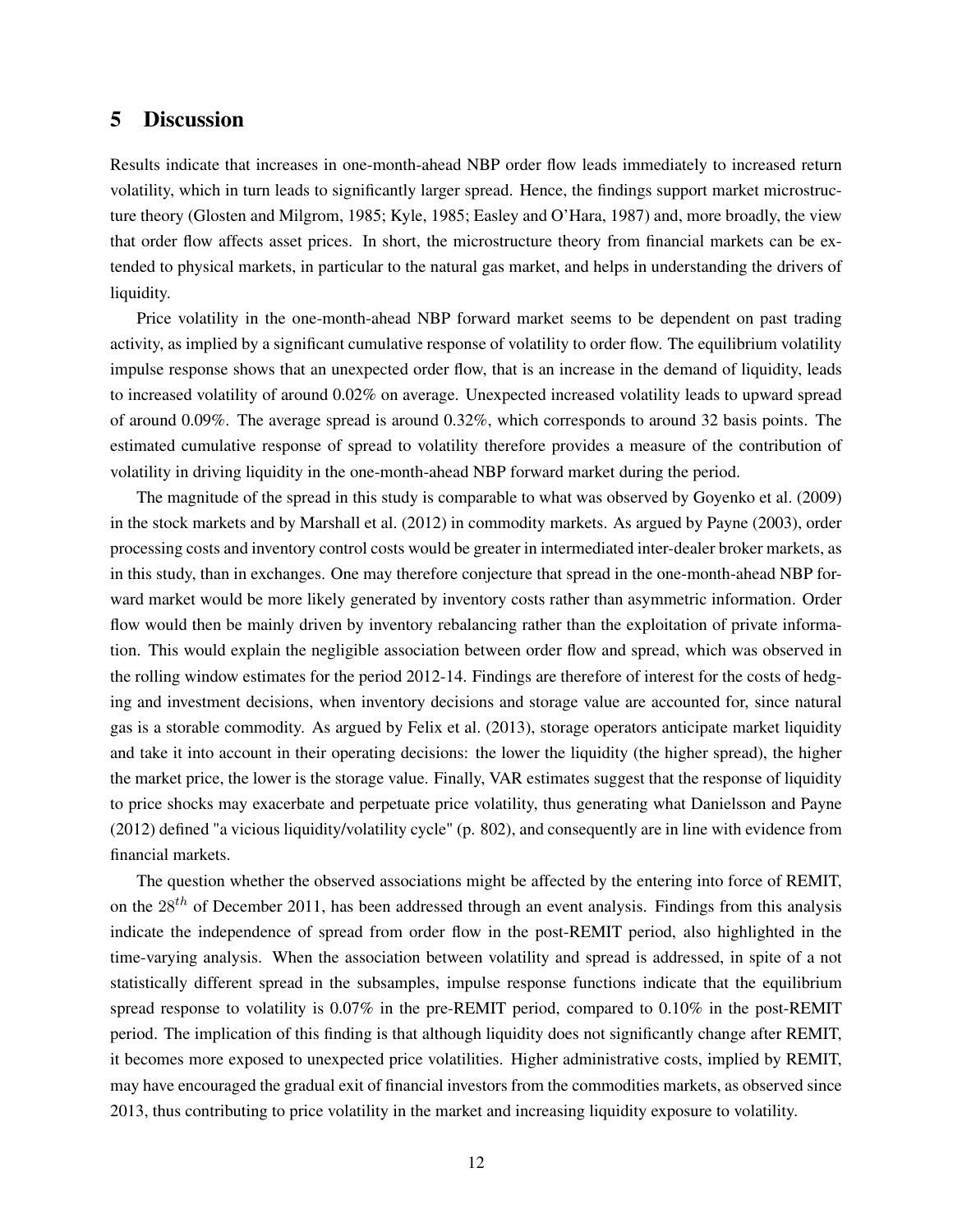Finally, it is noteworthy that the above findings are based on deseasonalized and detrended series, and thus the predictable changes in the natural gas market activity affecting liquidity and volatility in similar ways is excluded. Conclusions are based on a share of the one-month-ahead OTC market in the period, and future studies may consider a longer period and markets at different maturities. In addition, results may be sensible to reorderings of the three variables in the VAR representation. Furthermore, the database does not discriminate between commercial and financial investors, and therefore an exhaustive assessment of the impact of REMIT on the quality of the NBP/European natural gas forward market cannot be made. In this respect, access to the data that will become available to regulators via REMIT would significantly help in understanding energy markets and their drivers.

# 6 Conclusions

This study examined the associations between order flow, volatility and spread, and was aimed at identifying the drivers of liquidity in the one-month ahead NBP forward market. It relied on expectations based on the market microstructure theory and previous literature in finance. By allowing for associations to be timevarying in response to some unexpected changes in the underlying market conditions, it accounted for the fact that natural gas markets in Europe are relatively young and are evolving. Moreover, the rules that regulate the market are also evolving, and therefore the effect of the entering into force of REMIT on the one-month-ahead market quality was also investigated.

Results indicated a positive association between spread and volatility, that is a negative association between liquidity and volatility in the market. In particular, the equilibrium response of spread to unexpected price volatility changes was estimated and found to be related to the inventory control problem. Drivers of liquidity in the one-month-ahead NBP forward market were identified, and there are indications that factors influencing price volatility changes will impact liquidity. These observations are of interest to the energy sector and market players, who consider liquidity as an effective way to spread correct price signals about the fundamental values of demand and supply. Findings are also valuable for independent regulators and energy policy makers, who are interested in monitoring the efficiency and competitiveness of the market.

No significant changes in the associations between the measures of market quality considered in this study was observed following the entering into force of REMIT. However, there was evidence of greater exposure of liquidity to unexpected price changes after REMIT, which might reflect fewer investors in the market. Overall, drawing from a large share of transactions in the one-month-ahead forward NBP market, the present study identified potential drivers of liquidity in the European gas markets. The findings supported the extension of the market microstructure theory to the physical markets, and thus contributed towards understanding liquidity dynamics in energy markets, and their underlying driving forces.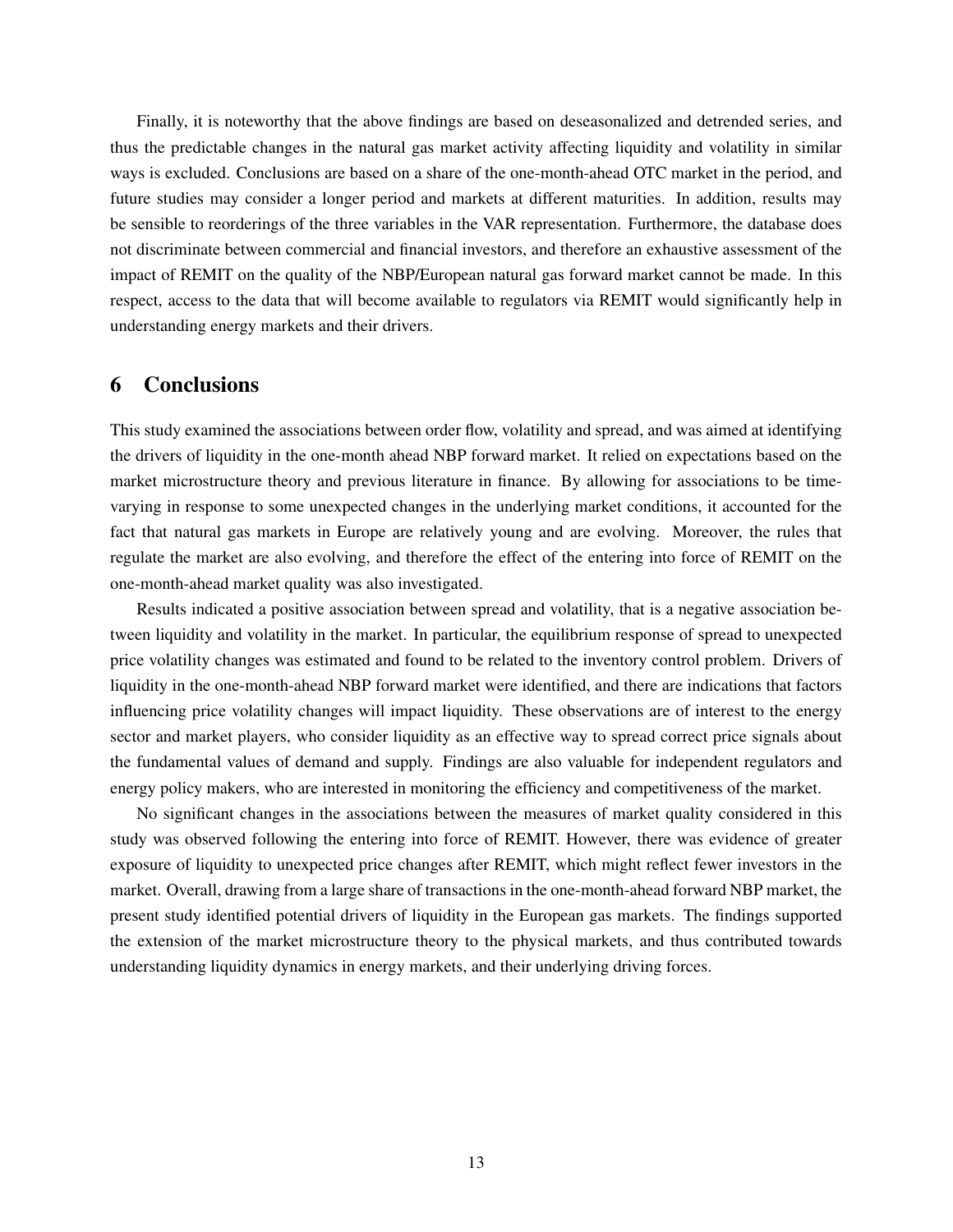# References

- Abosedra, S., Elkhal, K., and Al-Khateeb, F. (2006). Forecasting performance of natural gas futures market: An assessment of recent data. *Journal of Business and Economics Research*, 4:65–70.
- Amihud, Y. (2002). Illiquidity and stock returns: cross-section and time series effects. *Journal of Financial Markets*, 5:31–56.
- Amihud, Y. and Mendelson, H. (1980). Dealership market: Market-making with inventory. *Journal of Financial Economics*, 8:31–53.
- Amihud, Y. and Mendelson, H. (1986). Asset pricing and the bid-ask spread. *Journal of Financial Economics*, 17:223–249.
- Bagehot, W. p. (1971). The only game in town. *Financial Analysts Journal*, 27:12–14.
- Banti, C., Phylaktis, K., and Sarno, L. (2012). Global liquidity risk in the foreign exchange market. *Journal of International Money and Finance*, 31:267–291.
- Barndorff-Nielsen, O., Hansen, P., Lunde, A., and Shephard, N. (2009). Realised kernels in practice: Trades and quotes. *Econometrics Journal*, 12:1–33.
- Benston, G. and Hagerman, R. (1974). Determinants of bid-asked spreads in the over-the-counter market. *Journal of Financial Economics*, 1:353–364.
- Bessembinder, H. (1994). Bid-ask spreads in the interbank foreign exchange markets. *Journal of Financial Economics*, 35:317–348.
- Bessembinder, H., Maxwell, W. F., and Venkataraman, K. (2013). Trading activity and transaction costs in structured credit products. *Financial Analysts Journal*, 69:55–67.
- Bessembinder, H. and Venkataraman, K. (2010). *Bid-Ask spreads: Measuring trade execution costs in financial markets*. In: Encyclopedia of Quantitative Finance, edited by Rama Cont, John Wiley & Sons, 2010.
- Boehmer, E., Saar, G., and Yu, L. (2005). Lifting the veil: an analysis of pre-trade transparency at the NYSE. *Journal of Financial Markets*, 8:217–264.
- Boffelli, S. and Urga, G. (2013). Macroannouncements, bond auctions and rating actions in the european government bond spreads. *Centre of Econometric Analysis, Cass Business School*, Working Paper XX.
- Brennan, M., Chordia, T., and Subrahmanyam, A. (1998). Alternative factor specifications, security characteristics, and the cross-section of expected stock returns. *Journal of Financial Economics*, 49:345–373.
- Brennan, M. and Subrahmanyam, A. (1996). Market microstructure and asset pricing: on the compensation for illiquidity in stock returns. *Journal of Financial Economics*, 41:441–464.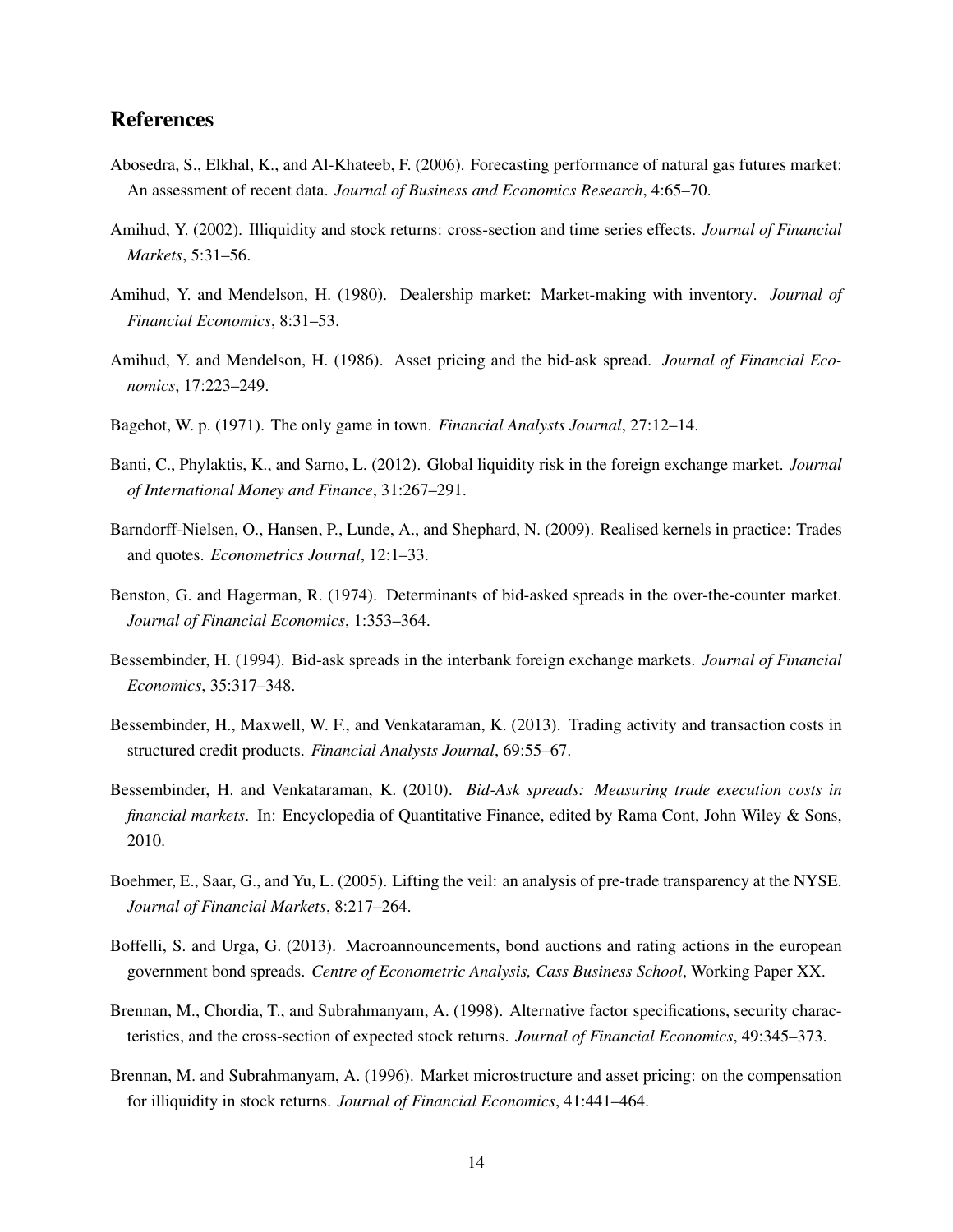- Brownlees, C. and Gallo, G. (2006). Financial econometric analysis at ultra-high frequency: Data handling concerns. *Computational Statistics and Data Analysis*, 51:2232–2245.
- Chordia, T., Roll, R., and Subrahmanyam, A. (2000). Commonality in liquidity. *Journal of Financial Economics*, 56:3–28.
- Chordia, T., Roll, R., and Subrahmanyam, A. (2002). Order imbalance, liquidity, and market returns. *Journal of Finance*, 65:111–130.
- Chordia, T., Sarkar, A., and Subrahmanyam, A. (2005). The joint dynamics of liquidity, returns, and volatility across small and large firms. *Staff Report, Federal Reserve Bank of New York, No. 207, available at http://www.econstor.eu/.*, pages 111–130.
- Chow, G. C. (1960). Tests of equality between sets of coefficients in two linear regressions. *Econometrica*, 28:591–604.
- Council of European Energy Regulators (2015). Annual Report 2015. AR2015.
- Cummins, M. and Murphy, B. (2015). *Natural gas markets and products*. In: Handbook of Multi-Commodity Markets and Products, Andrea Roncoroni, Gianluca Fusai, Mark Cummins (Eds.), John Wiley & Sons Ldt, 135-180.
- Danielsson, J. and Payne, R. (2012). Liquidity determination in an order driven market. *The European Journal of Finance*, 18:799–821.
- Degryse, H., deJong, F., and Van Kervel, V. (2010). The Impact of MiFID on the Quality of Euronext. *Working paper, Tilburg University*.
- Easley, D. and O'Hara, M. (1987). Price, trade size, and information in securities markets. *Journal of Financial Economics*, 19:69–90.
- Elstob, P. (2011). FSA at odds with European Commission over aspects of MiFID II. WBC. 29. March 2011, available at http://commoditymkts.wordpress.com/.
- Engle, R. and Russell, J. (2004). *Analysis of high frequency data*. In: Ait-Sahalia and L. P. Hansen (Eds.): Handbook of Financial Econometrics, Vol 1: Tools and Techniques, 383-426. 2010, Elsevier Science: North-Holland.
- European Commission (2004). Directive 2004/39/EC of the European Parliament and of the Council of 21 April 2004, on Markets in Financial Instruments Amending Council Directives 85/611/EC and 93/6/EEC and Directive 200/12/ EC of the European Parliament and of the Council and repealing Council Directive 93/22/EEC. Official Journal of the European Union 145, 30/4/2004.
- European Commission (2011). Proposal for a Directive of the European Parliament and of the Council on Markets in Financial Instruments Repealing Directive 2004/39/EC of the European Parliament and of the Council. , Brussels, COM (2011) 656 final, Oct. 2011.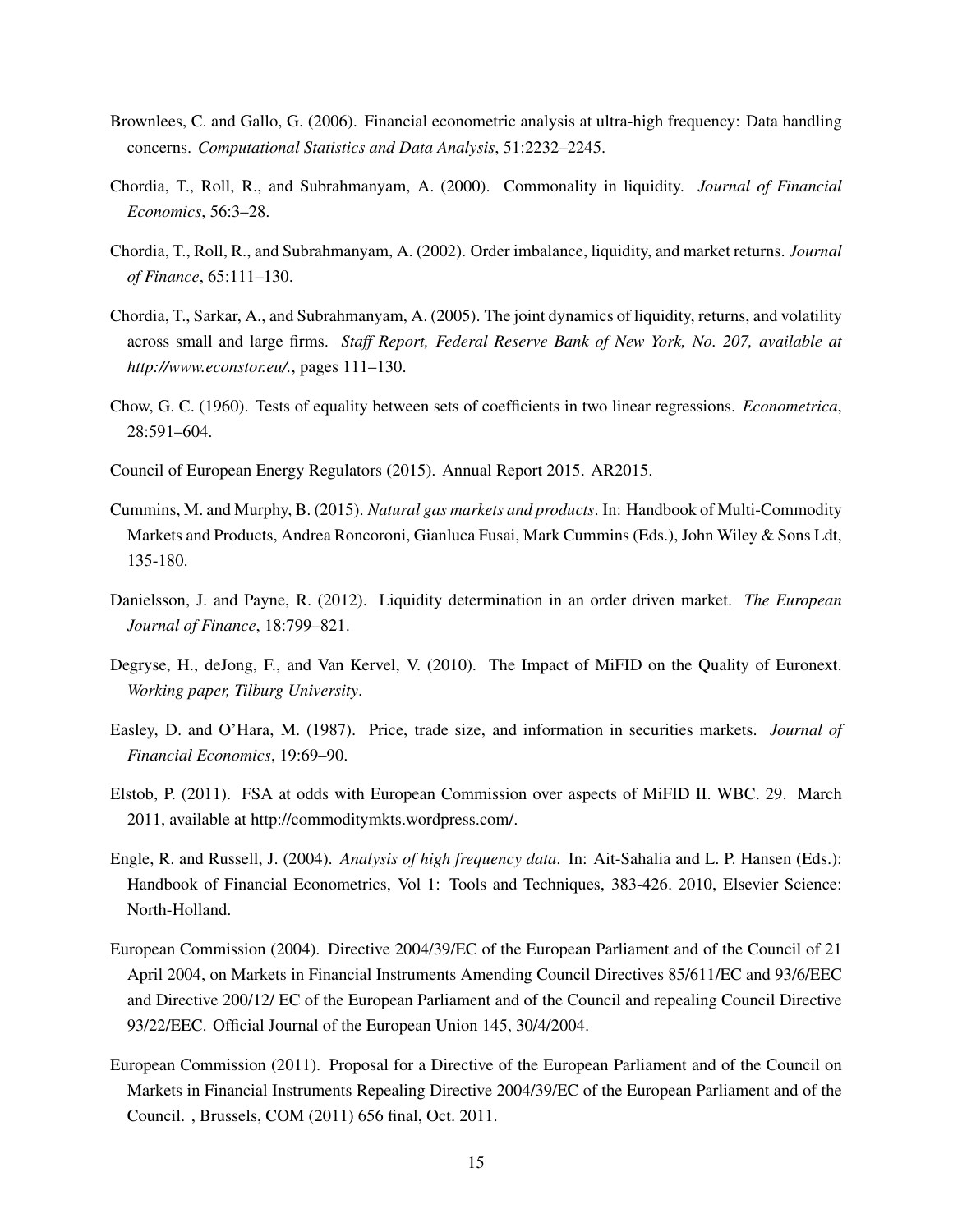- European Commission (2015). Quarterly Report on European Gas Markets. Volume 7 (issue 4; fourth quarter of 2014).
- Evans, M. and Lyons, R. (2002). Order flow and exchange rate dynamics. *Journal of Political Economy*, 110:170–180.
- Felix, B., Woll, O., and Weber, C. (2013). Gas storage valuation under limited market liquidity: an application in Germany. *European Journal of Finance*, 19:715–733.
- Foucault, T., Pagano, M., and Röell, A. (2013). *Market liquidity*. Oxford University Press, 2013.
- Garman, M. (1976). Market microstructure. *Journal of Financial Economics*, 3:257–275.
- Glosten, L. and Milgrom, P. (1985). Bid, ask and transaction prices in a specialist market with heterogeneously informed traders. *Journal of Financial Economics*, 14:71–100.
- Goyenko, R., Holden, C., and Trzcinka, C. (2009). Do liquidity measures measure liquidity? *Journal of Financial Economics*, 92:153–181.
- Harris, L. (1997). Order Exposur eand Parasitic Traders. *Working paper, Marshall School ofBusiness*, 1:1– 22.
- Hasbrouck, J. (1991). Measuring the information content of stock trades. *Journal of Finance*, 46:179–207.
- Hasbrouck, J. (2009). Trading costs and returns for US equities: estimating effective costs from daily data. *Journal of Finance*, 64:1445–1477.
- Hedge, S. and McDermott, J. (2003). The liquidity effects of revision to the S&P index: An empirical analysis. *Journal of Financial Markets*, 6:413–459.
- International Gas Union (2015). *Wholesale Gas Price Survey*. International Gas Union, May 2015.
- Kyle, A. (1985). Continuous auctions and insider trading. *Econometrica*, 53:1315–1335.
- Larosière, J. (2009). Final report of the high-level group on financial super-vision in the EU, February 2009.
- Lee, C. and Ready, M. (1991). Inferring trade direction from intraday data. *Journal of Finance*, 46:733–746.
- Madhavan, A., Porter, D., and Weaver, D. (2005). Should securities markets be transparent? *Journal of Financial Markets*, 8:266–288.
- Marshall, B., Nguyen, N., and Visaltanachoti, N. (2012). Commodity liquidity measurement and transaction costs. *Review of Financial Studies*, 25:599–638.
- Mu, X. (2007). Weather, storage, and natural gas price dynamics: fundamentals and volatility. *Energy Economics*, 29:46–63.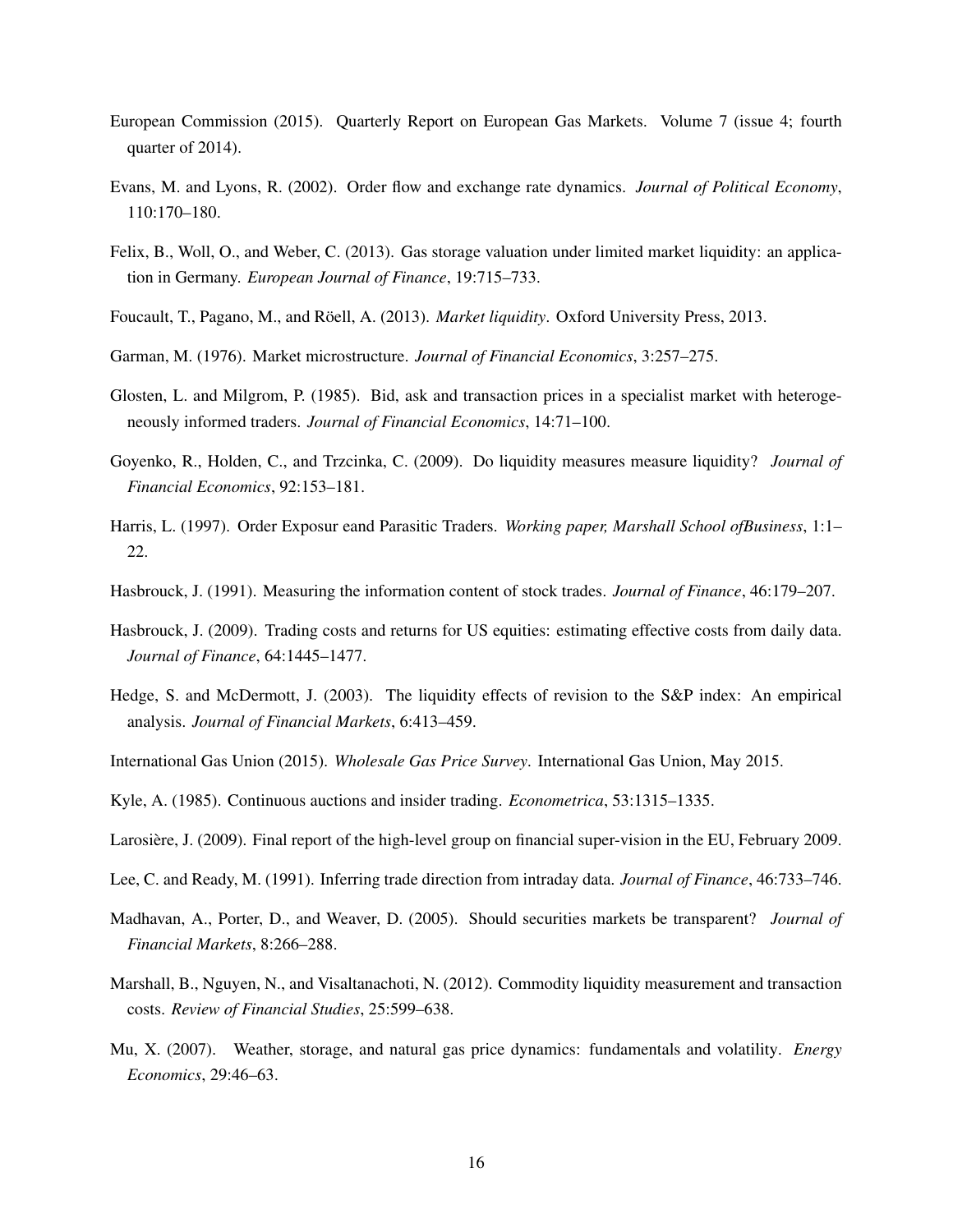- Nijman, L. (2012). The impact of new wave of financial regulation for European energy markets. *Energy Policy*, 47:468–477.
- O'Hara, M. (1995). *Market microstructure theory*. Cambridge, MA: Basil Blackwell.
- Pastor, L. and Stambaugh, R. (2003). Liquidity risk and expected stock returns. *Journal of Political Economy*, 113:642–685.
- Payne, R. (2003). Informed trade in spot foreign exchange markets: an empirical investigation. *Journal of International Economics*, 61:307–329.
- Pilipovic, D. (2007). *Energy risk: Valuing and managing energy derivatives*. McGrawHill Publishers (2nd ed.), NewYork.
- Stoll, H. R. (1978). The supply of dealer services in security markets. *Journal of Finance*, 33:1133–1151.
- Zhang, L., Mykland, P., and Aït-Sahalia, Y. (2005). A tale of two time scales: determining integrated volatility with noisy high-frequency data. *Journal of the American Statistical Association*, 100:1394– 1411.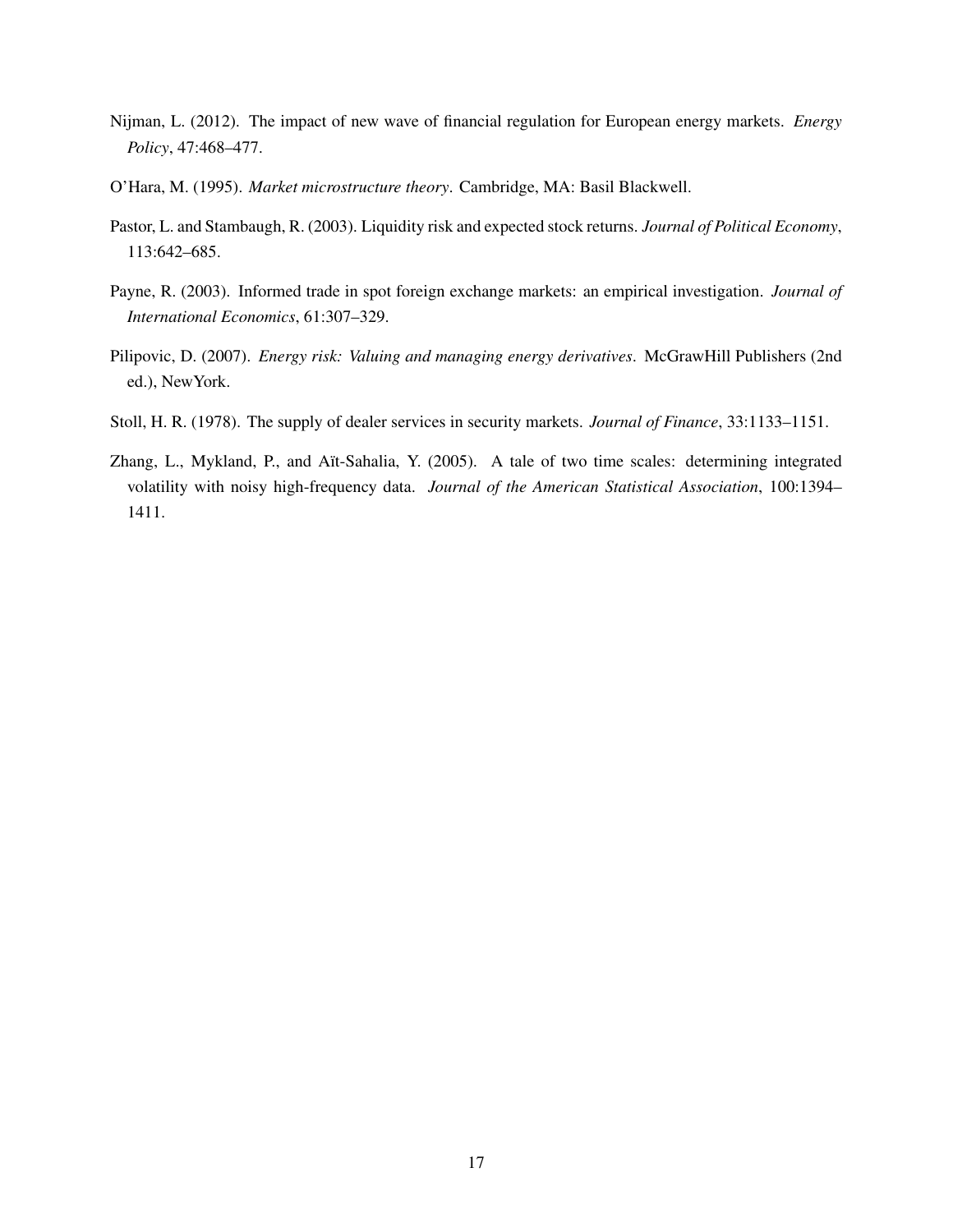Table 1: Descriptive statistics of order flow, volatility and spread in the one-month-ahead NBP forward market

|                          |       |       | Mean Std. Dev. Skewness Kurtosis Median |         |             | $Q_{25}$ | $Q_{75}$ |
|--------------------------|-------|-------|-----------------------------------------|---------|-------------|----------|----------|
| Order flow $\vert$ 6.855 |       | 7.927 | 2.401                                   | 15.829  | 4.000 1.000 |          | 10.000   |
| Volatility               | 0.311 | 0.548 | 2.361                                   | 265.859 | 0.170       | 0.000    | 0.398    |
| Spread                   | 0.003 | 0.004 | 0.000                                   | 9.507   | 0.002       | 0.001    | 0.004    |

Note: The table reports the descriptive statistics of the order flow, volatility and spread, resampled at 60-minute frequency, corresponding to a sample  $T$  of 10,521 observations.Order flow is defined as the difference between the number of buy-initiated and sell-initiated transactions over the 60-minute interval from  $t - 1$  to t; Volatility is measured as the absolute log return from the transaction prices over the same interval; Spread is the effective half-spread, which is based on the deviation of the transaction price from the midquote, used a proxy for the true underlying value of the asset, and can be regarded as an estimate of the transaction cost actually paid by a dealer, as well as the gross revenue earned by the liquidity supplier. The first four moments of the distributions are shown in columns two to five (Mean, Std.Dev., Skewness and Kurtosis, respectively); Median, first  $(Q_{25})$  and third  $(Q_{75})$  interquartile are shown in columns six, seven and eight, respectively.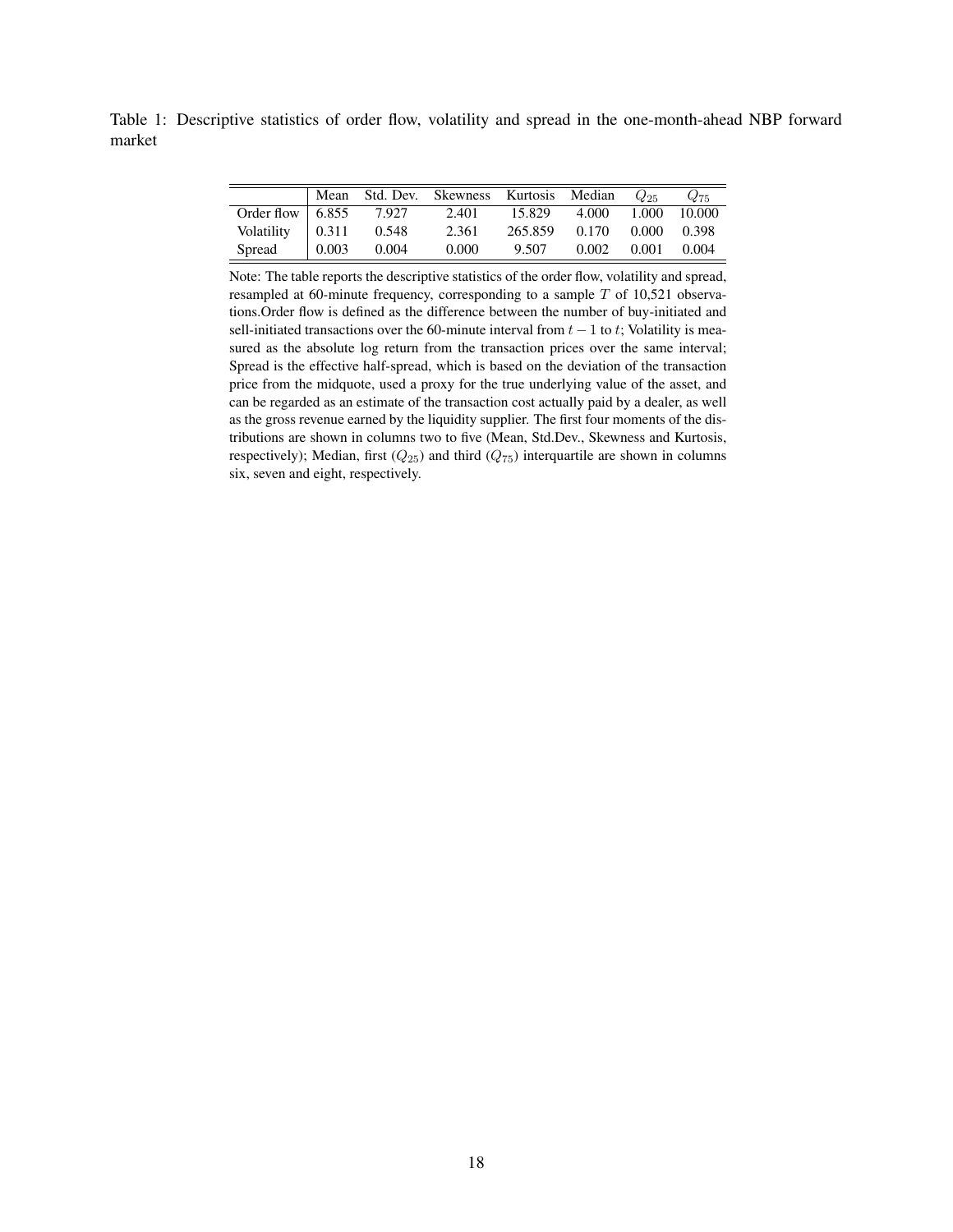Table 2: Estimates from the adjustment regressions of order flow, volatility and spread in the one-monthahead NBP forward market

|                 |           | Order flow    |         |            |                | Volatility |          | Spread         |          |           |
|-----------------|-----------|---------------|---------|------------|----------------|------------|----------|----------------|----------|-----------|
| Month           |           | Coeff         | Std.Er. | t-Stat     | Coeff          | Std.Er.    | t-Stat   | Coeff          | Std.Er.  | t-Stat    |
|                 | February  | 0.635         | 0.657   | 0.966      | $0.051***$     | 0.021      | 2.385    | 0.0004         | 0.0003   | 1.337     |
|                 | March     | $-1.454***$   | 0.614   | $-2.368$   | $0.039*$       | 0.021      | 1.853    | 0.0004         | 0.0003   | 1.229     |
|                 | April     | $-0.660$      | 0.605   | $-1.090$   | $0.057**$      | 0.026      | 2.225    | $0.0013***$    | 0.0003   | 4.423     |
|                 | May       | $-1.708***$   | 0.550   | $-3.103$   | $0.046**$      | 0.021      | 2.153    | $0.0020***$    | 0.0004   | 4.846     |
|                 | June      | $-2.526***$   | 0.570   | $-4.433$   | $0.050**$      | 0.023      | 1.914    | $0.0019***$    | 0.0004   | 4.391     |
|                 | July      | $-2.579***$   | 0.540   | $-4.776$   | $0.045*$       | 0.025      | 1.801    | $0.0017***$    | 0.0004   | 4.073     |
|                 | August    | $-2.342***$   | 0.560   | $-4.181$   | $0.052***$     | 0.022      | 2.423    | $0.0018***$    | 0.0003   | 5.420     |
|                 | September | $-1.367***$   | 0.564   | $-2.425$   | $0.081***$     | 0.033      | 2.450    | $0.0012***$    | 0.0003   | 3.704     |
|                 | October   | $-0.542$      | 0.585   | $-0.926$   | 0.020          | 0.025      | 0.798    | $0.0009***$    | 0.0003   | 2.989     |
|                 | November  | $-1.096*$     | 0.598   | $-1.832$   | $-0.012$       | 0.018      | $-0.667$ | 0.0003         | 0.0004   | 0.819     |
|                 | December  | $-4.616***$   | 0.498   | $-9.268$   | $-0.016$       | 0.020      | $-0.823$ | 0.0004         | 0.0003   | 1.196     |
| Day of the week |           |               |         |            |                |            |          |                |          |           |
|                 | Tuesday   | $1.121***$    | 0.274   | 4.095      | $-0.045**$     | 0.020      | $-2.270$ | $-0.0006***$   | 0.0002   | $-3.875$  |
|                 | Wednesday | $0.783***$    | 0.314   | 2.497      | $-0.066***$    | 0.020      | $-3.262$ | $-0.0008$ ***  | 0.0002   | $-4.498$  |
|                 | Thursday  | 0.182         | 0.302   | 0.604      | $-0.089***$    | 0.019      | $-4.683$ | $-0.0008$ ***  | 0.0002   | $-5.142$  |
|                 | Friday    | 0.049         | 0.285   | 0.172      | $-0.070***$    | 0.020      | $-3.426$ | $-0.0007$ ***  | 0.0002   | $-4.379$  |
| Hour of the day |           |               |         |            |                |            |          |                |          |           |
|                 | 8.00      | $-0.667**$    | 0.335   | $-1.994$   | $0.296***$     | 0.024      | 12.33    | $0.0029***$    | 0.0002   | 15.562    |
|                 | 9.00      | $-0.054$      | 0.367   | $-0.146$   | $0.067***$     | 0.023      | 2.878    | 0.0001         | 0.0001   | 1.067     |
|                 | 10.00     | $-2.665***$   | 0.313   | $-8.512$   | $-0.0001$      | 0.024      | $-0.006$ | $-0.0003***$   | 0.0001   | $-2.370$  |
|                 | 11.00     | $-3.833***$   | 0.317   | $-12.089$  | $-0.084***$    | 0.015      | $-5.772$ | $-0.0006***$   | 0.0001   | $-5.149$  |
|                 | 12.00     | $-5.593***$   | 0.296   | $-18.907$  | $-0.128***$    | 0.016      | $-8.272$ | $-0.0007***$   | 0.0001   | $-6.281$  |
|                 | 13.00     | $-5.382***$   | 0.271   | $-19.829$  | $-0.101***$    | 0.013      | $-7.726$ | $-0.0006***$   | 0.0001   | $-5.644$  |
|                 | 14.00     | $-3.736***$   | 0.296   | $-12.614$  | $-0.054***$    | 0.013      | $-4.095$ | $-0.0004***$   | 0.0001   | $-3.404$  |
|                 | 15.00     | $-1.730***$   | 0.323   | $-5.360$   | $-0.012$       | 0.016      | $-0.760$ | $-0.0002$ ***  | 0.0001   | $-2.339$  |
| Trend           |           | $-0.00032***$ | 0.00003 | $-9.08166$ | $-0.00002$ *** | 0.000002   | $-8.005$ | $-0.000035***$ | 0.000003 | $-11.100$ |

Note: The table reports the coefficients from the adjustment regressions of the order flow, volatility and spread on 11 month-of-the-year dummies (February - December); 4 day-of-the-week dummies (Tuesday-Friday); 8 hour-of-the-day dummies (8:00-15:00); a time-trend. Robust standard errors are based on Newey-West estimator. \*\*\*, \*\*, \* denote 1%, 5% and 10% significance level, respectively.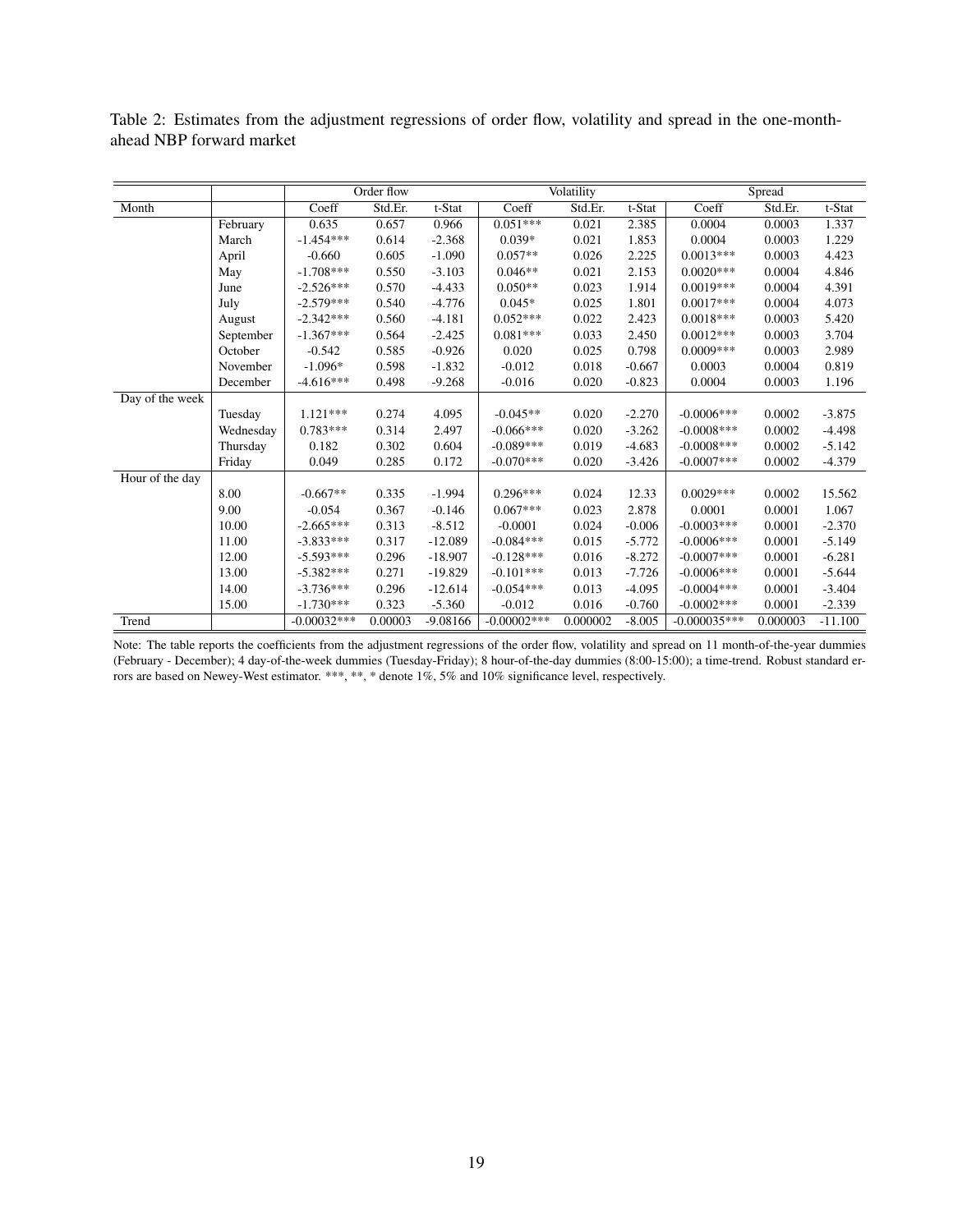Table 3: Descriptive statistics of the deseasonalized and detrended order flow, volatility and spread measures

|                          | Mean Nean           |       | Std. Dev. Skewness Kurtosis Median |         |              | $Q_{25}$    | $Q_{75}$ |
|--------------------------|---------------------|-------|------------------------------------|---------|--------------|-------------|----------|
| Order flow $\vert$ 6.855 |                     | 7.927 | 2.574                              |         | 18.900 4.722 | 1.400 9.911 |          |
| Volatility $\vert$ 0.311 |                     | 0.548 | 3.811                              | 353.133 | 0.180        | 0.029 0.432 |          |
| Spread                   | $\vert 0.003 \vert$ | 0.004 | 0.000                              | 30.824  | 0.002        | 0.001 0.004 |          |

Note: The table reports the descriptive statistics of the adjusted order flow, volatility and spread. The first four moments of the distributions are shown in columns two to five (Mean, Std.Dev., Skewness and Kurtosis, respectively); Median, first ( $Q_{25}$ ) and third  $(Q_{75})$  interquartile are shown in columns six, seven and eight, respectively.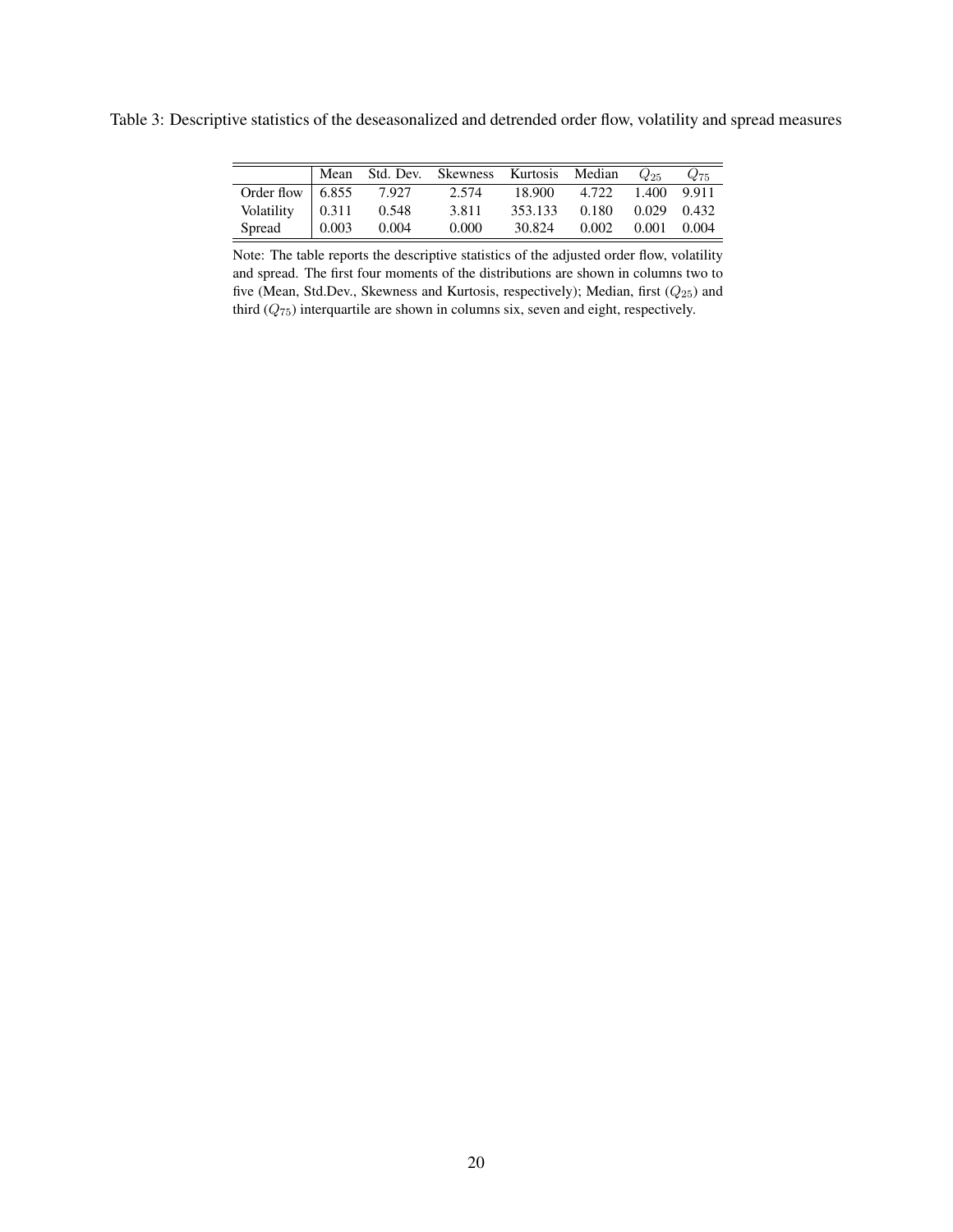| Equation            |              | Order flow               |                          |                          | Volatility     |                          |             | Spread                   |                          |
|---------------------|--------------|--------------------------|--------------------------|--------------------------|----------------|--------------------------|-------------|--------------------------|--------------------------|
| Regressor           | Coeff        | Std.Er.                  | t-Stat                   | Coeff                    | Std.Er.        | t-Stat                   | Coeff       | Std.Er.                  | t-Stat                   |
| Intercept           | $0.4524***$  | 0.027                    | 16.62                    | $0.2338***$              | 0.038          | 6.15                     | $0.1424***$ | 0.051                    | 2.80                     |
| $V_t$               |              | $\frac{1}{2}$            | $\overline{\phantom{a}}$ | $0.2121***$              | 0.012          | 17.60                    | 0.0123      | 0.012                    | 1.03                     |
| ${\cal V}_{t-1}$    | $0.1603***$  | 0.013                    | 3.40                     | $-0.0516***$             | 0.008          | $-6.14$                  | $-0.0132$   | 0.012                    | $-1.10$                  |
| $V_{t-2}$           | $0.0486***$  | 0.015                    | 2.70                     | $-0.0044$                | 0.007          | $-0.60$                  | 0.0035      | 0.009                    | 0.37                     |
| $V_{t-3}$           | $0.0520***$  | 0.011                    | 0.03                     | $-0.0198***$             | 0.007          | $-2.69$                  | 0.0078      | 0.013                    | 0.59                     |
| $V_{t-4}$           | $-0.0093$    | 0.010                    | 2.23                     | $-0.0056$                | 0.008          | $-0.72$                  | $-0.0169**$ | 0.009                    | $-1.93$                  |
| $V_{t-5}$           | $0.0209**$   | 0.008                    | 0.13                     | $-0.0113$                | 0.007          | $-1.54$                  | $-0.0035$   | 0.008                    | $-0.43$                  |
| $V_{t-6}$           | 0.0085       | 0.010                    | 2.17                     | $-0.0049$                | 0.007          | $-0.68$                  | $-0.0066$   | 0.008                    | $-0.79$                  |
| $V_{t-7}$           | 0.0399***    | 0.008                    | $-0.09$                  | $-0.0237***$             | 0.007          | $-3.38$                  | 0.0009      | 0.009                    | 0.09                     |
| $V_{t-8}$           | $0.0539***$  | 0.009                    | $-1.11$                  | $-0.0092$                | 0.007          | $-1.29$                  | $0.0214**$  | 0.009                    | 2.46                     |
| $V_{t-9}$           | $0.0725***$  | 0.010                    | 0.27                     | $-0.0131$                | 0.008          | $-1.55$                  | $-0.0058$   | 0.010                    | $-0.60$                  |
| $ R_t $             |              | $\overline{\phantom{a}}$ | $\overline{\phantom{a}}$ | $\overline{\phantom{m}}$ | $\blacksquare$ | $\overline{\phantom{a}}$ | $0.2050***$ | 0.039                    | 5.28                     |
| $ R_{t-1} $         | $0.0455***$  | 0.010                    | 4.52                     | $0.0331***$              | 0.011          | 3.12                     | $-0.0162$   | 0.013                    | $-1.26$                  |
| $ R_{t-2} $         | $0.0411***$  | 0.010                    | 4.08                     | $0.0433***$              | 0.013          | 3.23                     | $-0.0114$   | 0.012                    | $-0.93$                  |
| $ R_{t-3} $         | 0.0003       | 0.010                    | 0.03                     | $0.0257***$              | 0.010          | 2.48                     | $-0.0226**$ | 0.011                    | $-2.04$                  |
| $ R_{t-4} $         | $0.0223**$   | 0.010                    | 2.21                     | $0.0351***$              | 0.012          | 3.01                     | $-0.0044$   | 0.009                    | $-0.51$                  |
| $ R_{t-5} $         | 0.0010       | 0.010                    | 0.10                     | $0.0638***$              | 0.012          | 5.12                     | 0.0003      | 0.011                    | 0.03                     |
| $ R_{t-6} $         | $0.0221**$   | 0.010                    | 2.19                     | $0.0513***$              | 0.013          | 3.82                     | 0.0072      | 0.010                    | 0.71                     |
| $ R_{t-7} $         | $-0.0007$    | 0.010                    | $-0.07$                  | $0.0317***$              | 0.010          | 3.23                     | $-0.0099$   | 0.010                    | $-0.97$                  |
| $ R_{t-8} $         | $-0.0097$    | 0.010                    | $-0.96$                  | $0.0321***$              | 0.011          | 2.99                     | $-0.0051$   | 0.009                    | $-0.59$                  |
| $ R_{t-9} $         | 0.0027       | 0.010                    | 0.27                     | $0.0357***$              | 0.010          | 3.70                     | $-0.0052$   | 0.009                    | $-0.56$                  |
| $S_t$               |              | $\frac{1}{2}$            | $\overline{\phantom{a}}$ |                          |                | $\overline{\phantom{a}}$ |             | $\overline{\phantom{a}}$ | $\overline{\phantom{a}}$ |
| $S_{t-1}$           | 0.0022       | 0.013                    | 0.17                     | 0.0088                   | 0.011          | 0.78                     | $0.4032***$ | 0.029                    | 13.7                     |
| $S_{t-2}$           | $-0.0005$    | 0.015                    | $-0.04$                  | 0.0177                   | 0.012          | 1.52                     | $0.0449**$  | 0.019                    | 2.42                     |
| $S_{t-3}$           | $-0.0169$    | 0.013                    | $-1.29$                  | 0.0025                   | 0.011          | 0.23                     | $0.0495***$ | 0.011                    | 4.37                     |
| $S_{t-4}$           | $-0.0056$    | 0.013                    | $-0.44$                  | $0.0238**$               | 0.012          | 2.03                     | $0.0211*$   | 0.012                    | 1.70                     |
| $S_{t-5}$           | $-0.0467***$ | 0.011                    | $-4.08$                  | 0.0001                   | 0.011          | 0.01                     | $0.0550***$ | 0.016                    | 3.49                     |
| $S_{t-6}$           | 0.0007       | 0.012                    | 0.05                     | $-0.0058$                | 0.012          | $-0.49$                  | 0.0196      | 0.014                    | 1.39                     |
| $\mathcal{S}_{t-7}$ | $-0.0020$    | 0.010                    | $-0.19$                  | 0.0059                   | 0.013          | 0.47                     | $0.0452***$ | 0.015                    | 3.08                     |
| $S_{t-8}$           | $-0.0066$    | 0.011                    | $-0.58$                  | 0.0106                   | 0.010          | 1.030                    | 0.0084      | 0.014                    | 0.60                     |
| $S_{t-9}$           | $0.0228**$   | 0.012                    | 1.92                     | $0.0237**$               | 0.011          | 2.089                    | $0.0936***$ | 0.017                    | 5.40                     |
| Adjusted $R^2$      |              |                          | 0.070                    |                          |                | 0.073                    |             |                          | 0.344                    |
| $\chi^2$ Order flow |              |                          | 395.9***                 |                          |                | 322.4***                 |             |                          | 14.48                    |
| $\chi^2$ Volatility |              |                          | 43.25***                 |                          |                | 65.94***                 |             |                          | 34.41***                 |
| $\chi^2$ Spread     |              |                          | 38.78***                 |                          |                | 18.29**                  |             |                          | 304.1***                 |

Table 4: Estimates of the VAR specification for order flow, volatility and spread

Note: The table reports coefficients from a 9-lag VAR involving order flow, volatility, defined as the absolute returns and spreads over the full sample, corresponding to  $T=10,512$  observations. Order flow  $V_t$ , defined as the difference between the number of buy-initiated and sell-initiated transactions over the 60-minute interval from  $t-1$  to t; Volatility  $|R_t|$ , measured as the absolute log return from the transaction prices over the same interval; Spread is identified by the effective half-spread and represents the deviation of the transaction price from the midquote, used a proxy for the true underlying value of the asset, and can be regarded as an estimate of the transaction cost actually paid by a dealer, as well as the gross revenue earned by the liquidity supplier. The series upon which the VAR is estimated are resampled on at 60-minute frequencies. All t-statistics and  $\chi^2$ -statistics are based on Newey-West heteroscedasticity and autocorrelation robust standard errors.  $\chi^2$ -statistics in the final rows of the table test the null hypothesis that coefficients on all included order flow, volatility or spread variables are simultaneously zero. \*\*\*, \*\* and \* denote significance at 1%, 5% and 10%, respectively.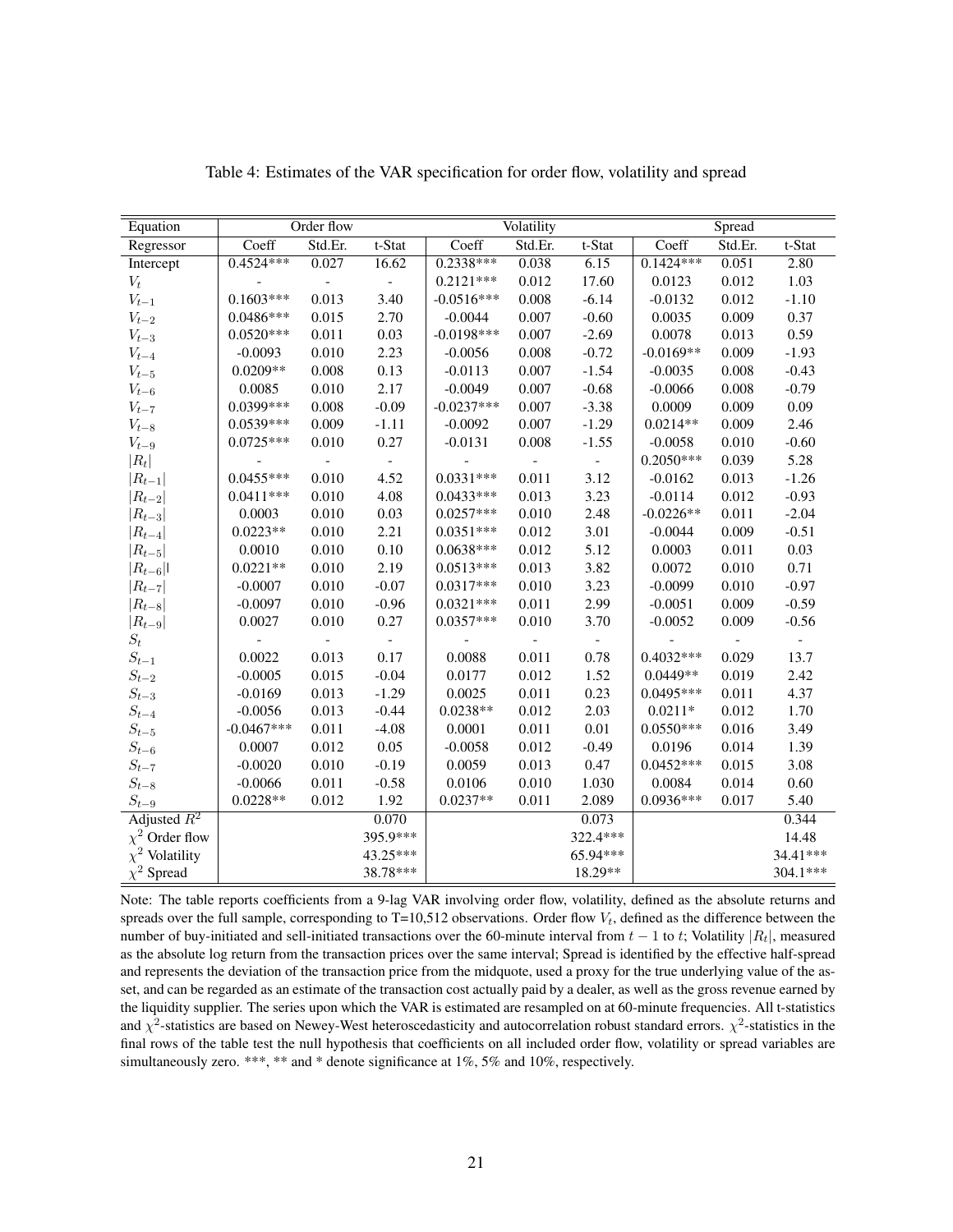| Equation            |             | Order flow                   |                          |              | Volatility |                |             | Spread  |                          |
|---------------------|-------------|------------------------------|--------------------------|--------------|------------|----------------|-------------|---------|--------------------------|
| Regressor           | Coeff       | Std.Er.                      | t-Stat                   | Coeff        | Std.Er.    | t-Stat         | Coeff       | Std.Er. | t-Stat                   |
| Intercept           | $0.4082***$ | 0.043                        | 9.54                     | $0.2143***$  | 0.056      | 3.82           | $0.2109***$ | 0.029   | 7.40                     |
| $V_t$               |             | $\overline{\phantom{0}}$     | $\overline{\phantom{a}}$ | $0.2564***$  | 0.016      | 15.6           | 0.0269      | 0.019   | 1.39                     |
| $V_{t-1}$           | $0.1836***$ | 0.020                        | 9.09                     | $-0.0591***$ | 0.015      | $-3.95$        | $-0.0275*$  | 0.015   | $-1.80$                  |
| $V_{t-2}$           | 0.0293      | 0.019                        | 1.58                     | 0.0013       | 0.015      | 0.09           | 0.0100      | 0.013   | 0.75                     |
| $V_{t-3}$           | $0.0385**$  | 0.019                        | 2.05                     | $-0.029**$   | 0.012      | $-2.39$        | $-0.0161$   | 0.013   | $-1.20$                  |
| $V_{t-4}$           | $-0.0273$   | 0.020                        | $-1.39$                  | 0.0036       | 0.014      | 0.26           | $-0.0197$   | 0.013   | $-1.52$                  |
| $V_{t-5}$           | $0.0354**$  | 0.018                        | 1.98                     | 0.0196       | 0.014      | 1.36           | $-0.0002$   | 0.013   | $-0.02$                  |
| $V_{t-6}$           | $-0.0141$   | 0.017                        | $-0.84$                  | $-0.0057$    | 0.014      | $-0.42$        | $-0.0133$   | 0.013   | $-0.99$                  |
| $V_{t-7}$           | $0.0463**$  | 0.019                        | 2.40                     | $-0.0142$    | 0.014      | $-0.99$        | $-0.0245*$  | 0.013   | $-1.89$                  |
| $V_{t-8}$           | $0.0602***$ | 0.019                        | 3.19                     | 0.0140       | 0.014      | 1.03           | $0.0286**$  | 0.013   | 2.21                     |
| $V_{t-9}$           | $0.0615***$ | 0.018                        | 3.34                     | $-0.0214$    | 0.014      | $-1.59$        | $-0.0051$   | 0.013   | $-0.39$                  |
| $ R_t $             |             | $\qquad \qquad \blacksquare$ | $\overline{\phantom{a}}$ |              |            | $\Box$         | $0.2093***$ | 0.054   | 3.89                     |
| $ R_{t-1} $         | $0.0509***$ | 0.013                        | 3.80                     | 0.0272       | 0.023      | 1.18           | 0.0017      | 0.023   | $0.07\,$                 |
| $ R_{t-2} $         | $0.0427***$ | 0.018                        | 2.36                     | 0.0235       | 0.023      | 1.01           | $-0.0295**$ | 0.014   | $-2.11$                  |
| $ R_{t-3} $         | 0.0133      | 0.015                        | 0.88                     | 0.0157       | 0.017      | 0.95           | $-0.0156$   | 0.011   | $-1.39$                  |
| $ R_{t-4} $         | $0.0334**$  | 0.016                        | 2.13                     | 0.0224       | 0.015      | 1.53           | 0.0019      | 0.012   | 0.15                     |
| $ R_{t-5} $         | 0.0153      | 0.014                        | 1.11                     | $0.0273*$    | 0.014      | 1.92           | $-0.0006$   | 0.014   | $-0.04$                  |
| $ R_{t-6} $         | $0.0579***$ | 0.022                        | 2.59                     | $0.0314*$    | 0.013      | 2.50           | 0.0176      | 0.021   | 0.85                     |
| $ R_{t-7} $         | 0.0064      | 0.011                        | 0.58                     | 0.0174       | 0.013      | 1.34           | 0.0014      | 0.021   | $0.07\,$                 |
| $ R_{t-8} $         | 0.0210      | 0.018                        | 1.17                     | 0.0220       | 0.016      | 1.39           | 0.0016      | 0.014   | 0.11                     |
| $ R_{t-9} $         | $0.0436**$  | 0.017                        | 2.57                     | 0.0020       | 0.013      | 0.16           | $-0.0017$   | 0.011   | $-0.15$                  |
| $S_t$               |             |                              |                          |              |            | $\overline{a}$ |             |         | $\overline{\phantom{a}}$ |
| $S_{t-1}$           | $-0.0020$   | 0.023                        | $-0.09$                  | 0.0047       | 0.024      | 0.19           | $0.2962***$ | 0.032   | 9.33                     |
| $\mathcal{S}_{t-2}$ | $-0.0294$   | 0.023                        | $-1.27$                  | $0.0633***$  | 0.024      | 2.68           | $0.0921***$ | 0.025   | 3.68                     |
| $S_{t-3}$           | $-0.0302$   | 0.024                        | $-1.27$                  | 0.0069       | 0.021      | 0.33           | $0.0410**$  | 0.021   | 1.95                     |
| $S_{t-4}$           | 0.0138      | 0.025                        | 0.54                     | 0.0281       | 0.020      | 1.44           | $0.0470***$ | 0.018   | 2.63                     |
| $S_{t-5}$           | $-0.0435*$  | 0.022                        | $-1.95$                  | $-0.0216$    | 0.021      | $-1.03$        | $0.0437**$  | 0.024   | 1.84                     |
| $S_{t-6}$           | 0.0022      | 0.023                        | 0.09                     | $0.0684***$  | 0.024      | 2.81           | 0.0239      | 0.023   | 1.02                     |
| ${\cal S}_{t-7}$    | $-0.0183$   | 0.021                        | $-0.86$                  | $-0.0201$    | 0.021      | $-0.94$        | 0.0248      | 0.021   | 1.19                     |
| $S_{t-8}$           | $-0.0179$   | 0.022                        | $-0.82$                  | 0.0073       | 0.020      | 0.36           | $-0.0100$   | 0.019   | $-0.53$                  |
| $S_{t-9}$           | 0.0083      | 0.024                        | 0.35                     | $0.0323*$    | 0.018      | 1.82           | $0.0721***$ | 0.018   | 4.00                     |
| Adjusted $R^2$      |             |                              | 0.089                    |              |            | 0.072          |             |         | 0.271                    |
| $\chi^2$ Order flow |             |                              | 190.4***                 |              |            | 287.1***       |             |         | $16.52*$                 |
| $\chi^2$ Volatility |             |                              | 41.36***                 |              |            | 13.31          |             |         | 29.82***                 |
| $\chi^2$ Spread     |             |                              | 17.43**                  |              |            | 20.82**        |             |         | 314.2***                 |

Table 5: Estimates of the VAR specification for order flow, volatility and spread: Pre-REMIT time period

Note: The table reports coefficients from a 9-lag VAR involving order flow, volatility, defined as the absolute returns and spreads, estimated in the pre-REMIT time window May 2010-December 2011, corresponding to T=3,708 observations. Order flow  $V_t$ , defined as the difference between the number of buy-initiated and sell-initiated transactions over the 60-minute interval from  $t - 1$  to t; Volatility  $|R_t|$ , measured as the absolute log return from the transaction prices over the same interval; Spread is identified by the effective half-spread and represents the deviation of the transaction price from the midquote, used a proxy for the true underlying value of the asset, and can be regarded as an estimate of the transaction cost actually paid by a dealer, as well as the gross revenue earned by the liquidity supplier. The series upon which the VAR is estimated are resampled on at 60-minute frequencies. All t-statistics and  $\chi^2$ -statistics are based on Newey-West heteroscedasticity and autocorrelation robust standard errors.  $\chi^2$ -statistics in the final rows of the table test the null hypothesis that coefficients on all included order flow, volatility or spread variables are simultaneously zero. \*\*\*, \*\* and \* denote significance at 1%, 5% and 10%, respectively.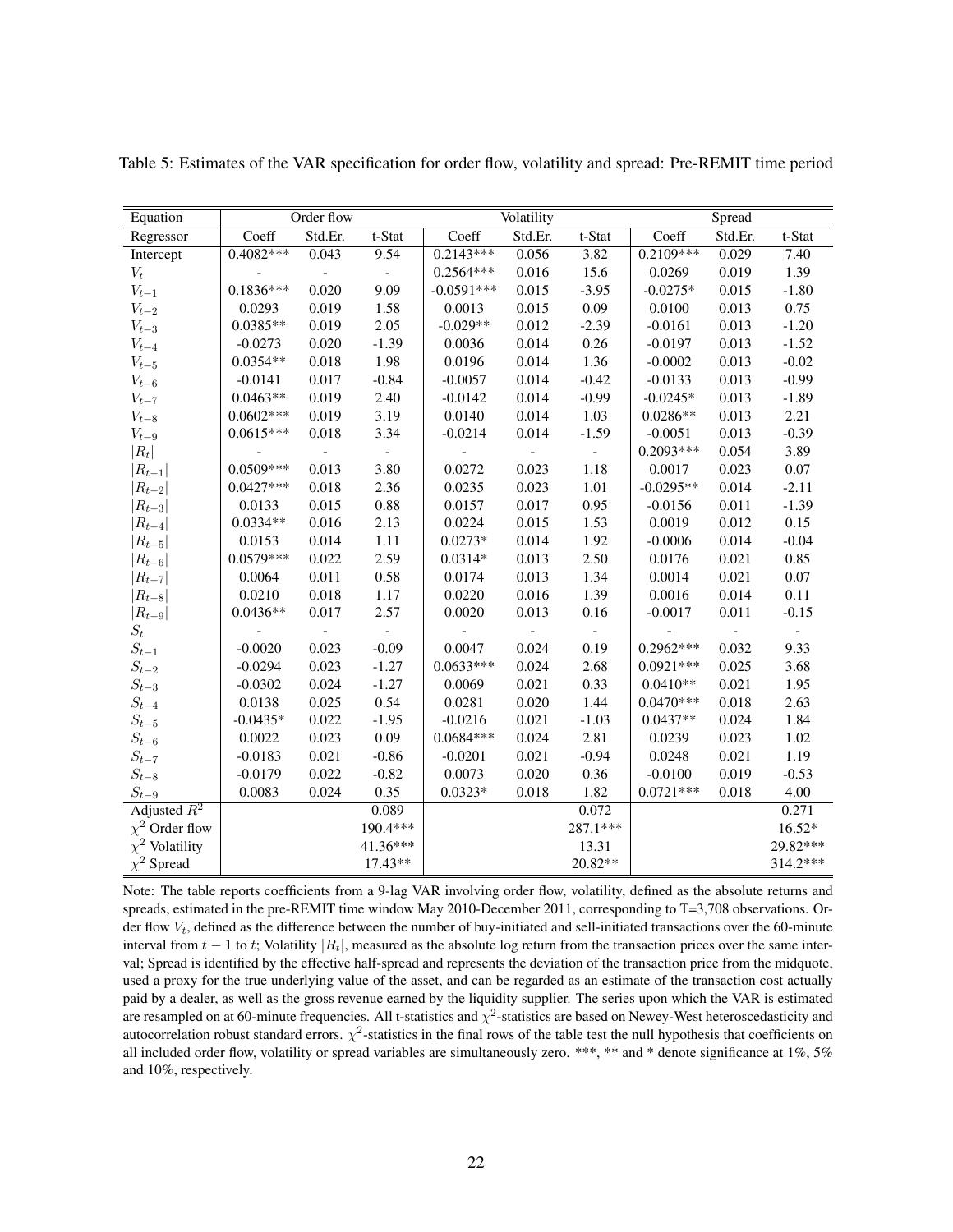| Equation               |              | Order flow     |                          |              | Volatility |                |             | Spread  |          |
|------------------------|--------------|----------------|--------------------------|--------------|------------|----------------|-------------|---------|----------|
| Regressor              | Coeff        | Std.Er.        | t-Stat                   | Coeff        | Std.Er.    | t-Stat         | Coeff       | Std.Er. | t-Stat   |
| Intercept              | $0.4959***$  | 0.0354         | 14.02                    | $0.2265***$  | 0.0477     | 4.75           | $0.1312**$  | 0.0652  | 2.01     |
| $V_t$                  |              | $\overline{a}$ | $\overline{\phantom{a}}$ | $0.1953***$  | 0.0148     | 13.23          | 0.0050      | 0.0150  | 0.34     |
| $V_{t-1}$              | $0.1466***$  | 0.0195         | 7.51                     | $-0.0467***$ | 0.0100     | $-4.69$        | $-0.0079$   | 0.0159  | $-0.49$  |
| $V_{t-2}$              | $0.0542***$  | 0.0137         | 3.96                     | $-0.0055$    | 0.0084     | $-0.66$        | 0.0001      | 0.0121  | $0.01\,$ |
| $V_{t-3}$              | $0.0557***$  | 0.0145         | 3.85                     | $-0.0135$    | 0.0092     | $-1.47$        | 0.0175      | 0.0178  | 0.98     |
| $V_{t-4}$              | $-0.0038$    | 0.0124         | $-0.30$                  | $-0.0064$    | 0.0095     | $-0.68$        | $-0.0176$   | 0.0112  | $-1.57$  |
| $V_{t-5}$              | 0.0140       | 0.0128         | 1.10                     | $-0.0223***$ | 0.0083     | $-2.68$        | $-0.0067$   | 0.0100  | $-0.67$  |
| $V_{t-6}$              | 0.0146       | 0.0131         | 1.11                     | $-0.0047$    | 0.0087     | $-0.54$        | $-0.0039$   | 0.0104  | $-0.37$  |
| $V_{t-7}$              | $0.0358***$  | 0.0131         | 2.73                     | $-0.0273***$ | 0.0080     | $-3.41$        | 0.0113      | 0.0124  | 0.91     |
| $V_{t-8}$              | $0.0509***$  | 0.0144         | 3.54                     | $-0.0192**$  | 0.0085     | $-2.25$        | 0.0169      | 0.0111  | 1.53     |
| $V_{t-9}$              | $0.0761***$  | 0.0147         | 5.16                     | $-0.0075$    | 0.0107     | $-0.71$        | $-0.0056$   | 0.0126  | $-0.44$  |
| $ R_t $                |              |                | $\overline{\phantom{a}}$ |              |            | $\blacksquare$ | $0.2017***$ | 0.0520  | 3.88     |
| $ R_{t-1} $            | $0.0461***$  | 0.0197         | 2.34                     | $0.0340***$  | 0.0108     | 3.14           | $-0.0182*$  | 0.0139  | $-1.31$  |
| $\left R_{t-2}\right $ | $0.0443**$   | 0.0204         | 2.17                     | $0.0486***$  | 0.0163     | 2.99           | 0.00005     | 0.0163  | 0.003    |
| $ R_{t-3} $            | $-0.0026$    | 0.0140         | $-0.18$                  | $0.0271**$   | 0.0133     | 2.04           | $-0.0258**$ | 0.0160  | $-1.61$  |
| $ R_{t-4} $            | 0.0185       | 0.0129         | 1.44                     | $0.0379**$   | 0.0165     | 2.30           | $-0.0069$   | 0.0114  | $-0.61$  |
| $ R_{t-5} $            | $-0.0051$    | 0.0091         | $-0.56$                  | $0.0807***$  | 0.0156     | 5.18           | 0.0031      | 0.0158  | 0.20     |
| $ R_{t-6} $            | 0.0056       | 0.0091         | 0.62                     | $0.0543***$  | 0.0190     | 2.86           | 0.0034      | 0.0112  | 0.31     |
| $ R_{t-7} $            | $-0.0014$    | 0.0102         | $-0.14$                  | $0.0361***$  | 0.0138     | 2.62           | $-0.0116$   | 0.0112  | $-1.04$  |
| $ R_{t-8} $            | $-0.0226**$  | 0.0091         | $-2.48$                  | $0.0342**$   | 0.0139     | 2.46           | $-0.0055$   | 0.0106  | $-0.52$  |
| $ R_{t-9} $            | $-0.0161$    | 0.0102         | $-1.58$                  | $0.0492***$  | 0.0138     | 3.57           | $-0.0033$   | 0.0128  | $-0.26$  |
| $S_t$                  |              |                |                          |              |            |                |             |         |          |
| $S_{t-1}$              | 0.0003       | 0.0158         | 0.02                     | 0.0144       | 0.0129     | 1.12           | $0.4364***$ | 0.0347  | 12.60    |
| $S_{t-2}$              | 0.0072       | 0.0179         | 0.40                     | 0.0029       | 0.0133     | 0.22           | 0.0230      | 0.0226  | 1.02     |
| $S_{t-3}$              | $-0.0139$    | 0.0158         | $-0.88$                  | 0.0044       | 0.0128     | 0.35           | $0.0557***$ | 0.0138  | 4.03     |
| $S_{t-4}$              | $-0.0113$    | 0.0148         | $-0.76$                  | 0.0206       | 0.0141     | 1.46           | 0.0097      | 0.0157  | 0.62     |
| $S_{t-5}$              | $-0.0491***$ | 0.0133         | $-3.69$                  | 0.0118       | 0.0138     | 0.86           | $0.0607***$ | 0.0190  | 3.19     |
| $S_{t-6}$              | $-0.0009$    | 0.0143         | $-0.06$                  | $-0.032**$   | 0.0130     | $-2.49$        | 0.0136      | 0.0168  | 0.81     |
| $\mathcal{S}_{t-7}$    | 0.0028       | 0.0119         | 0.24                     | 0.0195       | 0.0150     | 1.30           | $0.0522***$ | 0.0179  | 2.92     |
| $S_{t-8}$              | $-0.0057$    | 0.0135         | $-0.42$                  | 0.0100       | 0.0118     | 0.84           | 0.0105      | 0.0170  | 0.62     |
| $S_{t-9}$              | $0.0257*$    | 0.0137         | 1.87                     | $0.0234*$    | 0.0136     | 1.72           | $0.0967***$ | 0.0212  | 4.57     |
| Adjusted $R^2$         |              |                | 0.062                    |              |            | 0.075          |             |         | 0.365    |
| $\chi^2$ Order flow    |              |                | 228.3***                 |              |            | 182.5***       |             |         | 8.741    |
| $\chi^2$ Volatility    |              |                | 27.57***                 |              |            | 55.52***       |             |         | 18.16**  |
| $\chi^2$ Spread        |              |                | 32.66***                 |              |            | 20.79**        |             |         | 273.7*** |

Table 6: Estimates of the VAR specification for order flow, volatility and spread: Post-REMIT time period

Note: The table reports coefficients from a 9-lag VAR involving order flow, volatility, defined as the absolute returns and spreads, estimated in the post-REMIT time window January 2012-December 2014, corresponding to T=6,804 observations. Order flow  $V_t$ , defined as the difference between the number of buy-initiated and sell-initiated transactions over the 60-minute interval from  $t - 1$  to t; Volatility  $|R_t|$ , measured as the absolute log return from the transaction prices over the same interval; Spread is identified by the effective half-spread and represents the deviation of the transaction price from the midquote, used a proxy for the true underlying value of the asset, and can be regarded as an estimate of the transaction cost actually paid by a dealer, as well as the gross revenue earned by the liquidity supplier. The series upon which the VAR is estimated are resampled on at 60-minute frequencies. All t-statistics and  $\chi^2$ -statistics are based on Newey-West heteroscedasticity and autocorrelation robust standard errors.  $\chi^2$ -statistics in the final rows of the table test the null hypothesis that coefficients on all included order flow, volatility or spread variables are simultaneously zero. \*\*\*, \*\* and \* denote significance at 1%, 5% and 10%, respectively.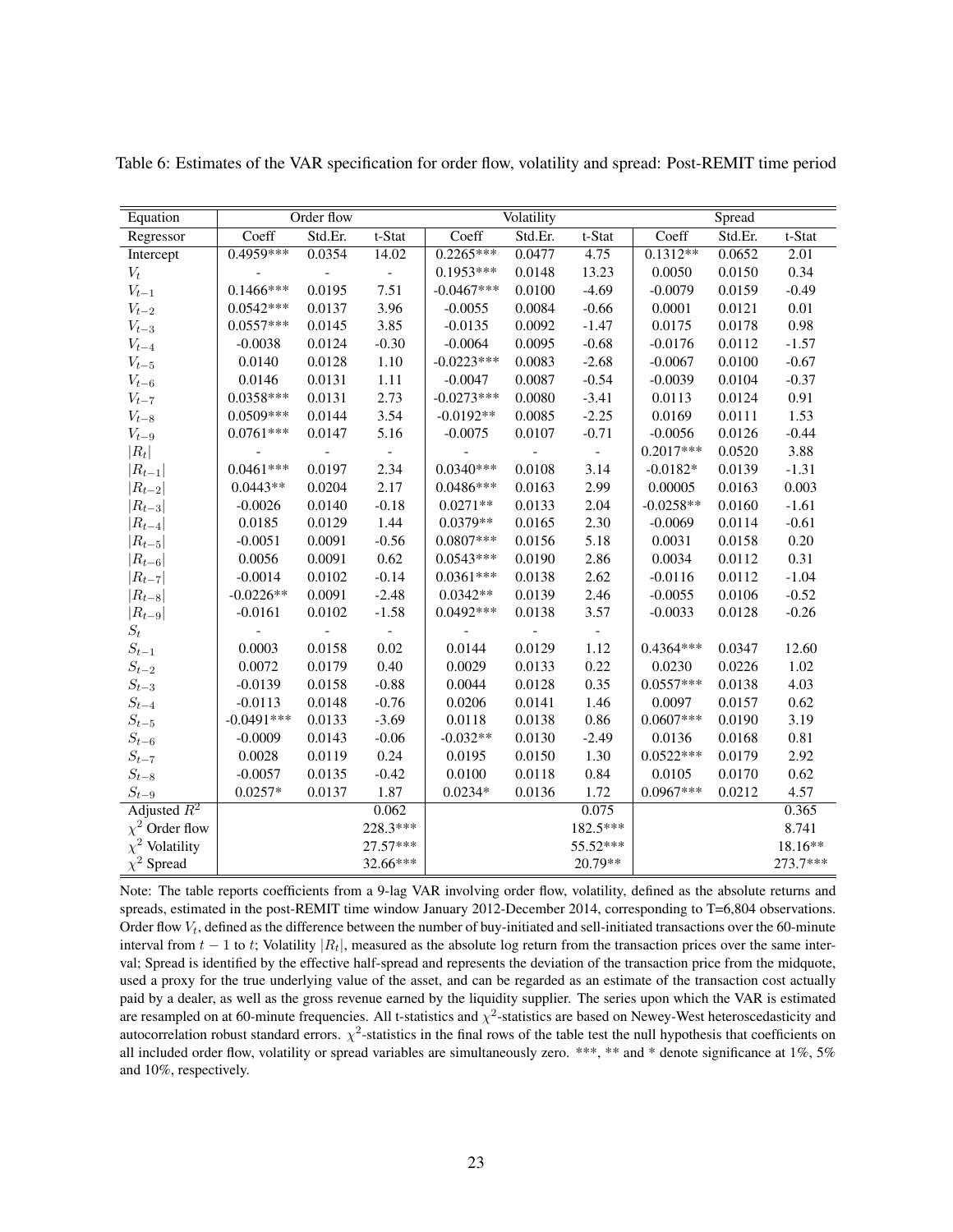

Figure 1: Deseasonalized and detrended measures of order flow, volatility and spread

Order flow is defined as the difference between the number of buy-initiated and sell-initiated transactions over the 60-minute interval from  $t - 1$  to t; Volatility is measured as the absolute log return from the transaction prices over the same interval; Spread is the effective half-spread, which is based on the deviation of the transaction price from the midquote, used a proxy for the true underlying value of the asset, and can be regarded as an estimate of the transaction cost actually paid by a dealer, as well as the gross revenue earned by the liquidity supplier.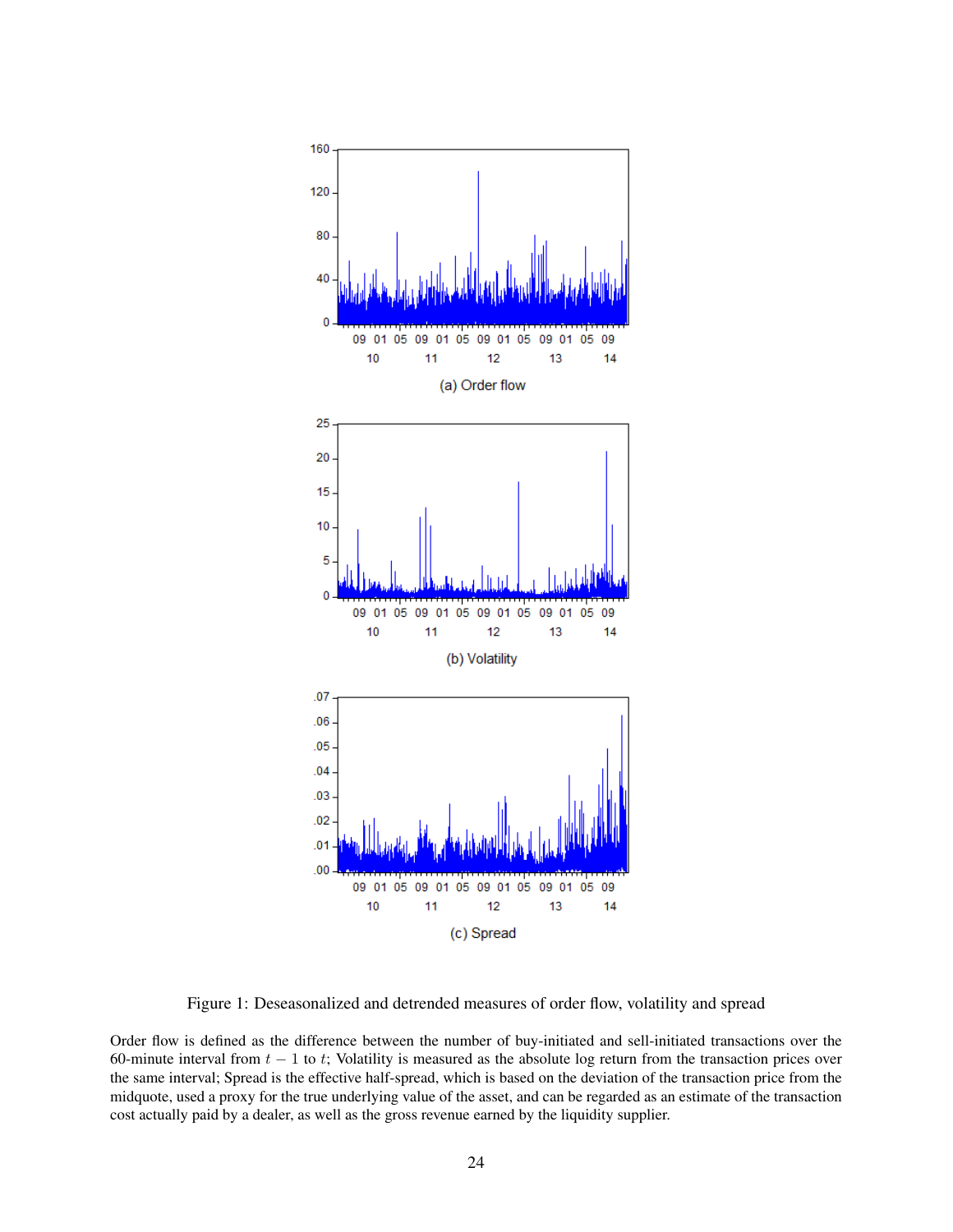

Figure 2: Cumulative impulse response functions

The figure shows: (a) Cumulative volatility response to a unit order flow shock; (b) Cumulative spread response to a unit order flow shock; (c) Cumulative spread response to a unit volatility shock. The impulse response functions are calculated from the VAR representation in Eq. (4). The blue solid line in each panel gives the actual impulse response function and the red dotted lines are the 95% confidence interval estimated using Monte Carlo simulations of the VAR model with 10,000 replications. The x-axis values give the number of 60-minute intervals since the shock was felt.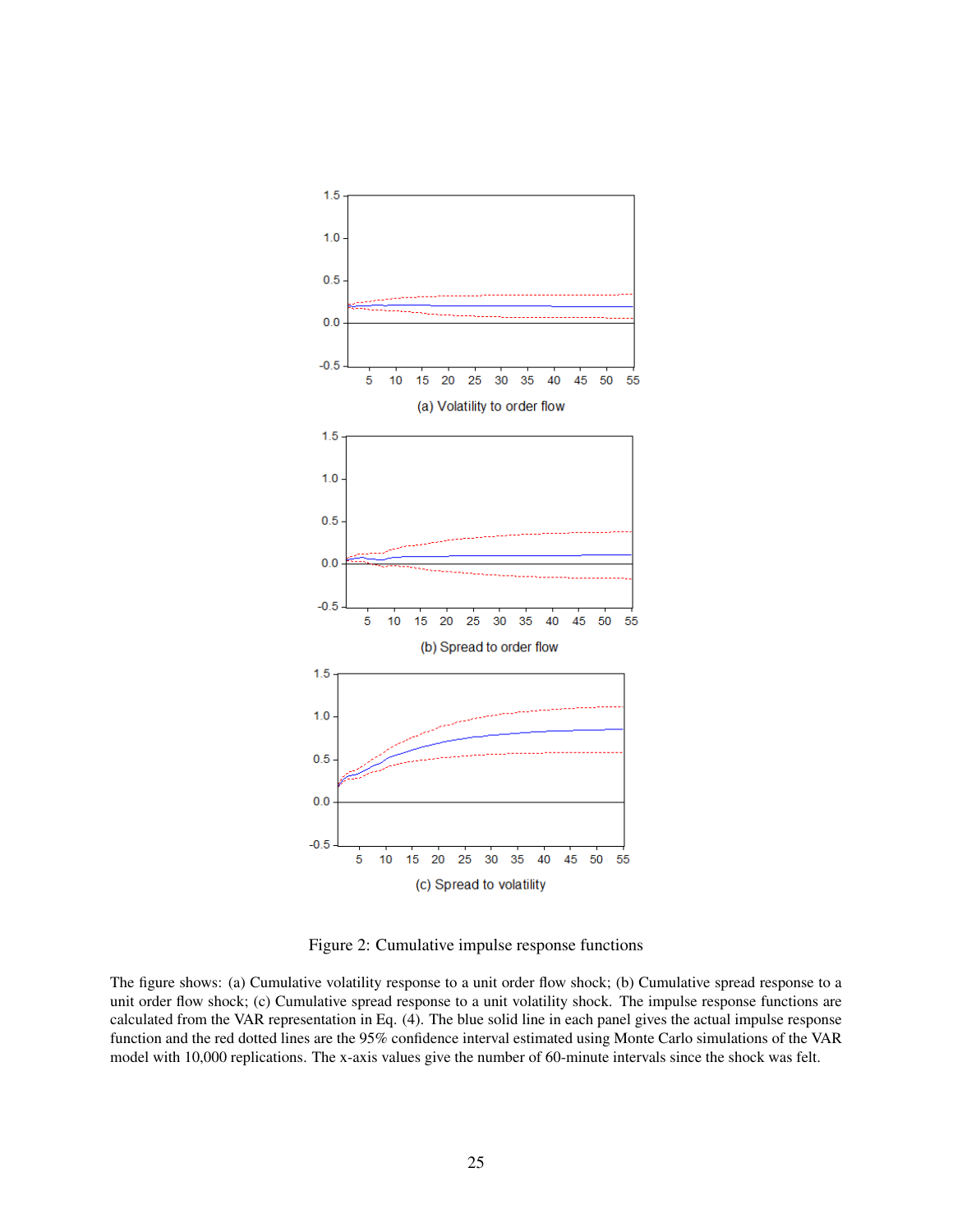

(a) Association between order flow and volatility



(b) Association between order flow and spread



(c) Association between volatility and spread

Figure 3: Time-varying associations between market quality measures in the one-month ahead NBP forward market

The figure shows time-varying representing the contemporaneous associations between: (a) Order flow and volatility; (b) Order flow and spread; (c) Volatility and spread ( $\alpha_{|R|,t}$ ,  $\alpha_{S,t}$ , and  $\beta_{S,t}$  in Eq. (3), respectively). The blue solid line in each panel gives the rolling coefficients and the red dotted lines represents the 95% confidence interval.